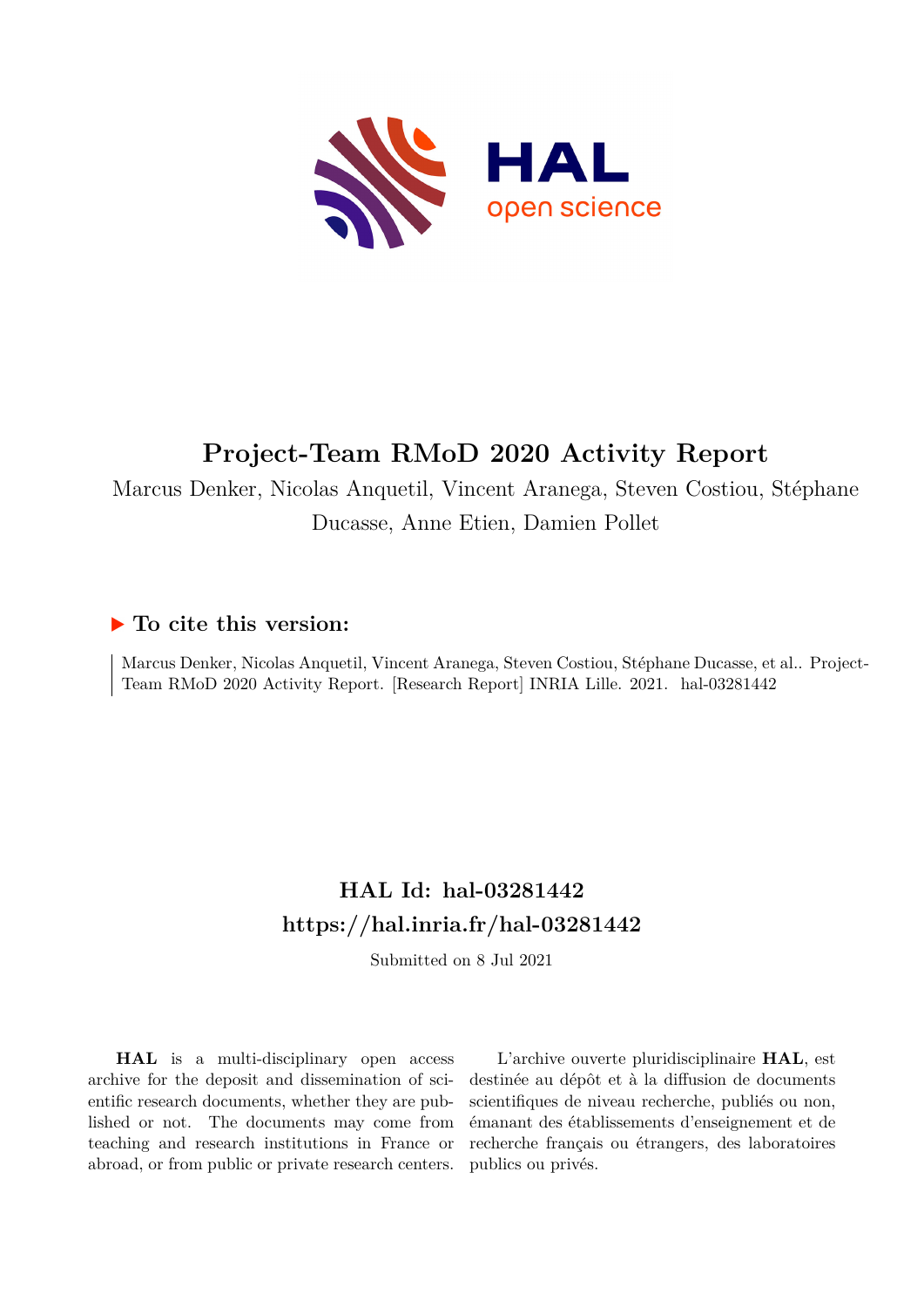RESEARCH CENTRE **Lille - Nord Europe**

**IN PARTNERSHIP WITH: Université de Lille**

# 2020 ACTIVITY REPORT

# Project-Team RMOD

# **Analyses and Languages Constructs for Object-Oriented Application Evolution**

**IN COLLABORATION WITH: Centre de Recherche en Informatique, Signal et Automatique de Lille**

**DOMAIN**

**Networks, Systems and Services, Distributed Computing**

**THEME**

**Distributed programming and Software engineering**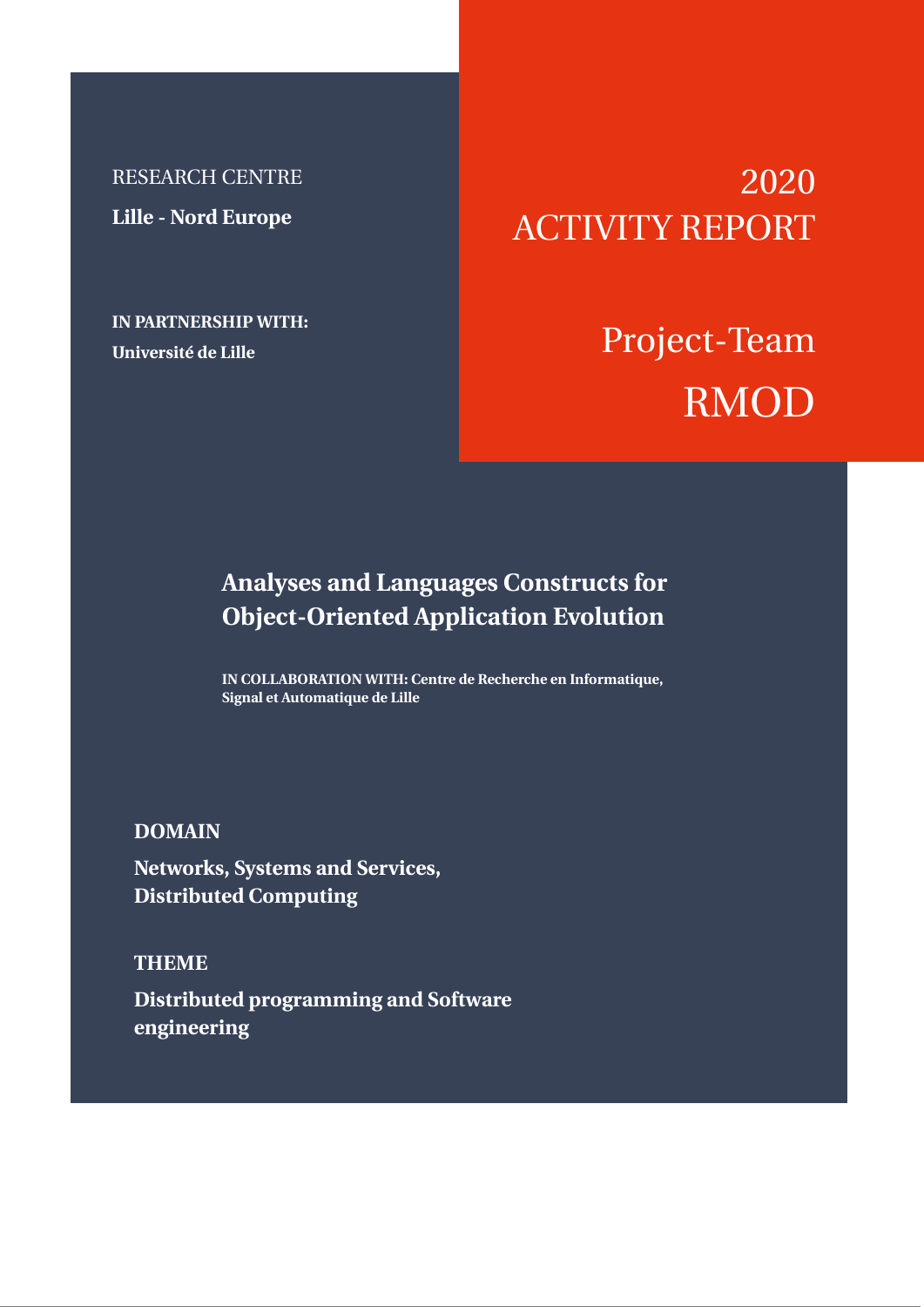# **Contents**

|    | <b>Project-Team RMOD</b>                                                                                                                                                                                                                                                  | 1                                                 |
|----|---------------------------------------------------------------------------------------------------------------------------------------------------------------------------------------------------------------------------------------------------------------------------|---------------------------------------------------|
|    | 1 Team members, visitors, external collaborators                                                                                                                                                                                                                          | $\overline{2}$                                    |
|    | 2 Overall objectives                                                                                                                                                                                                                                                      | 3<br>3<br>$\overline{4}$<br>$\overline{4}$        |
|    | 3 Research program<br>3.2.2 Reconciling Dynamic Languages and Isolation                                                                                                                                                                                                   | 5<br>5<br>5<br>5<br>6<br>6<br>6<br>$\overline{7}$ |
|    | <b>4</b> Application domains                                                                                                                                                                                                                                              | 8<br>8<br>8                                       |
| 5. | Social and environmental responsibility                                                                                                                                                                                                                                   | 8<br>-8<br>8                                      |
|    | 6 Highlights of the year                                                                                                                                                                                                                                                  | 8<br>8                                            |
| 7  | <b>New software and platforms</b>                                                                                                                                                                                                                                         | 9<br>9<br>9<br>9<br>-10                           |
|    | 8 New results<br>8.4<br>8.5                                                                                                                                                                                                                                               | 10                                                |
| 9  | <b>Bilateral contracts and grants with industry</b><br>9.1                                                                                                                                                                                                                | 15<br>15<br>16                                    |
|    | <b>10 Partnerships and cooperations</b><br>10.1 International initiatives exceptional contact to contact the contact of the contact of the contact of the contact of the contact of the contact of the contact of the contact of the contact of the contact of the contac | 16<br>16<br>16<br>17<br>18<br>18                  |
|    |                                                                                                                                                                                                                                                                           | 18<br>18                                          |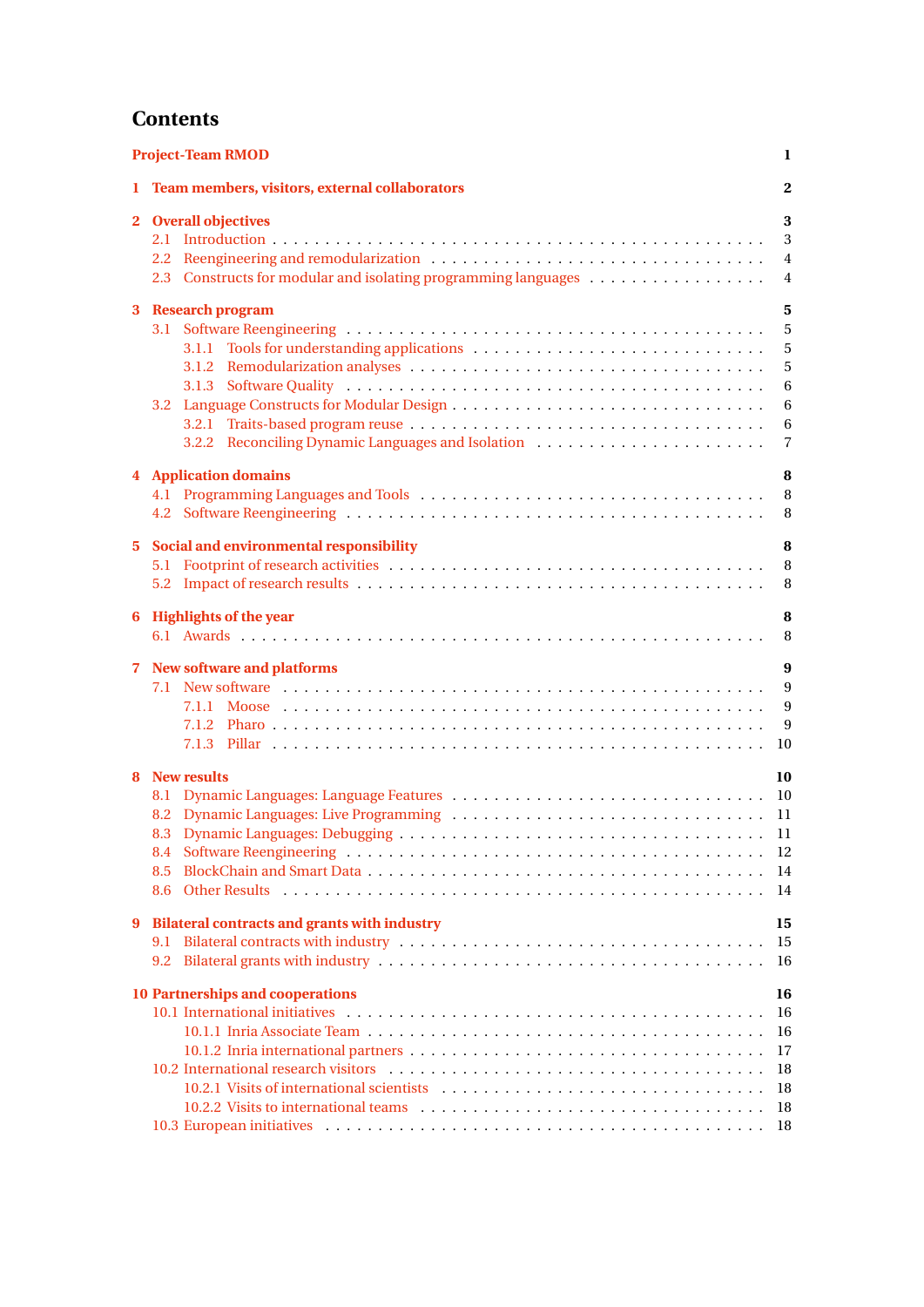| <b>11 Dissemination</b><br>18   |    |  |  |  |
|---------------------------------|----|--|--|--|
|                                 |    |  |  |  |
|                                 |    |  |  |  |
|                                 |    |  |  |  |
|                                 |    |  |  |  |
|                                 |    |  |  |  |
|                                 |    |  |  |  |
|                                 |    |  |  |  |
|                                 |    |  |  |  |
|                                 |    |  |  |  |
|                                 |    |  |  |  |
|                                 |    |  |  |  |
|                                 |    |  |  |  |
|                                 |    |  |  |  |
|                                 |    |  |  |  |
|                                 |    |  |  |  |
|                                 | 22 |  |  |  |
| <b>12 Scientific production</b> |    |  |  |  |
|                                 |    |  |  |  |
|                                 |    |  |  |  |
|                                 |    |  |  |  |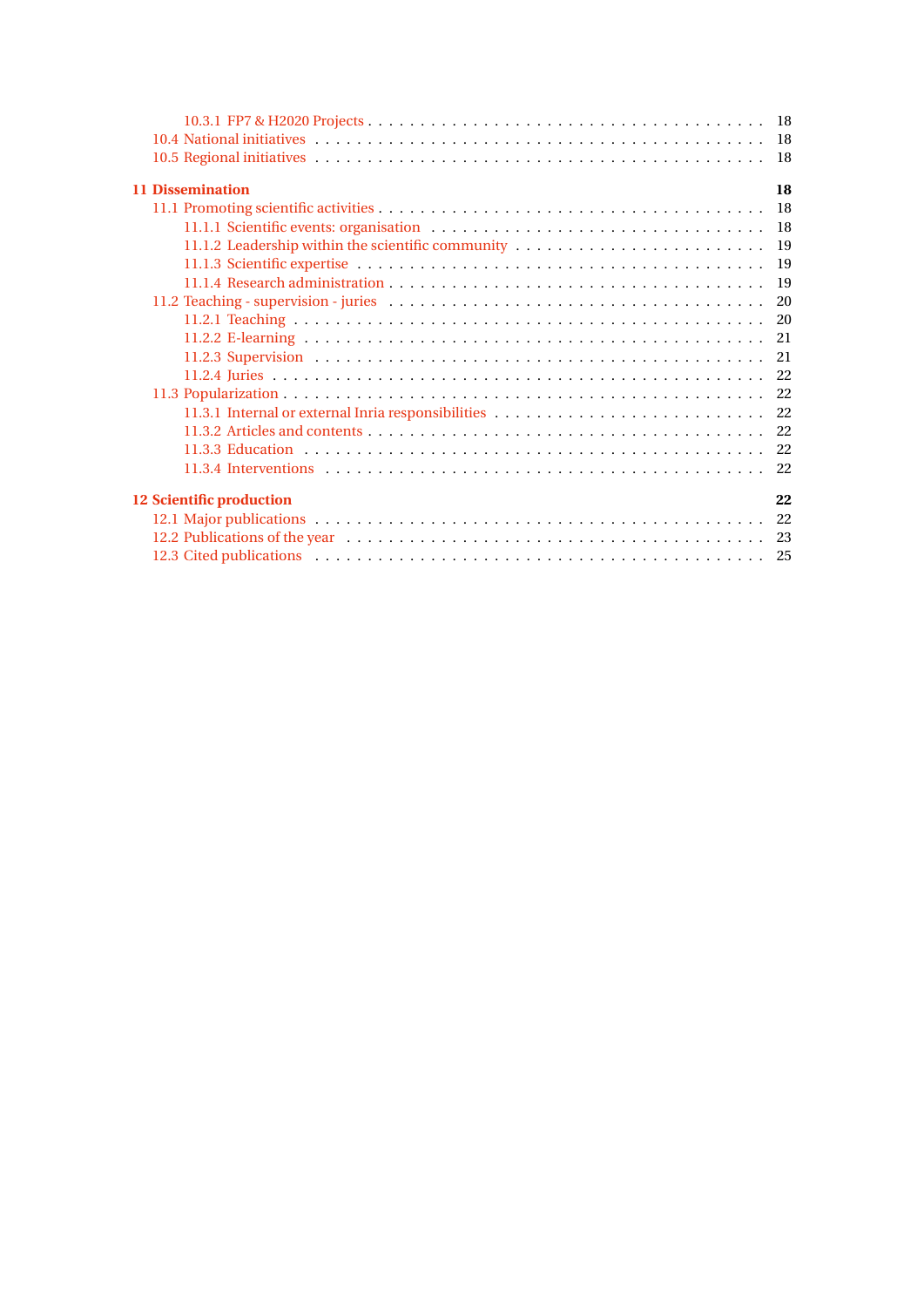# **Project-Team RMOD**

*Creation of the Project-Team: 2009 July 01*

# **Keywords**

#### **Computer Sciences and Digital Sciences:**

- A1.3.3. Blockchain
- A2. Software
- A2.1. Programming Languages
- A2.1.3. Object-oriented programming
- A2.1.8. Aspect-oriented programming
- A2.1.10. Domain-specific languages
- A2.1.12. Dynamic languages
- A2.3.1. Embedded systems
- A2.5. Software engineering
- A2.5.1. Software Architecture & Design
- A2.5.3. Empirical Software Engineering
- A2.5.4. Software Maintenance & Evolution
- A2.6. Infrastructure software
- A2.6.3. Virtual machines

#### **Other Research Topics and Application Domains:**

- B2. Health
- B2.7. Medical devices
- B5. Industry of the future
- B5.9. Industrial maintenance
- B6.5. Information systems
- B7. Transport and logistics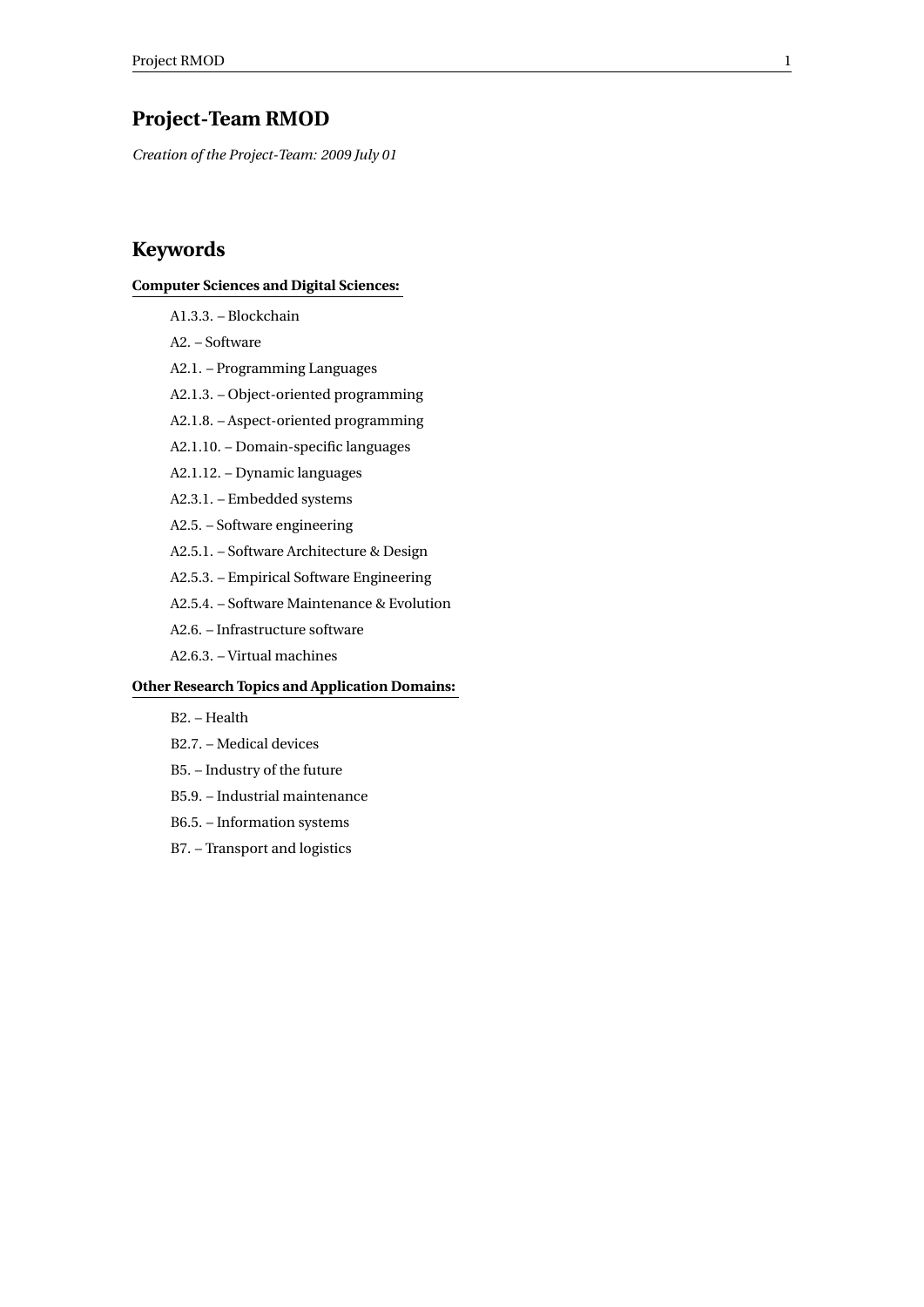# **1 Team members, visitors, external collaborators**

#### **Research Scientists**

- Stéphane Ducasse [Team leader, Inria, Senior Researcher, HDR]
- Steven Costiou [Inria, Researcher]
- Marcus Denker [Inria, Researcher]

#### **Faculty Members**

- Nicolas Anquetil [Université de Lille, Associate Professor, HDR]
- Vincent Aranega [Université de Lille, Associate Professor]
- Anne Etien [Université de Lille, Professor, HDR]
- Damien Pollet [Université de Lille, Associate Professor]

#### **PhD Students**

- Santiago Bragagnolo [Berger-Levrault, from May 2020]
- Julien Delplanque [Université de Lille, until Sep 2020]
- Thomas Dupriez [Université de Lille]
- Carolina Hernandez Phillips [Inria]
- Mahugnon Honore Houekpetodji [Cim]
- Pierre Misse-Chanabier [Inria]
- Theo Rogliano [Inria]
- Benoit Verhaeghe [Berger-Levrault]
- Maximilian Ignacio Willembrinck Santander [Inria, from Oct 2020]
- Oleksandr Zaitsev [Arolla SAS]

#### **Technical Staff**

- Santiago Bragagnolo [Inria, Engineer, until Apr 2020]
- Christophe Demarey [Inria, Engineer, 60%]
- Cyril Ferlicot-Delbecque [Inria, Engineer, until Sep 2020]
- Esteban Lorenzano [Inria, Engineer]
- Hernan Morales [Inria, Engineer, from Oct 2020]
- Allex Oliveira [Inria, Engineer, until Oct 2020]
- Ronie Salgado Faila [Inria, Engineer, from Mar 2020 until Nov 2020]
- Pablo Tesone [Inria, Engineer]
- Clotilde Toullec [Inria, Engineer, from Jul 2020]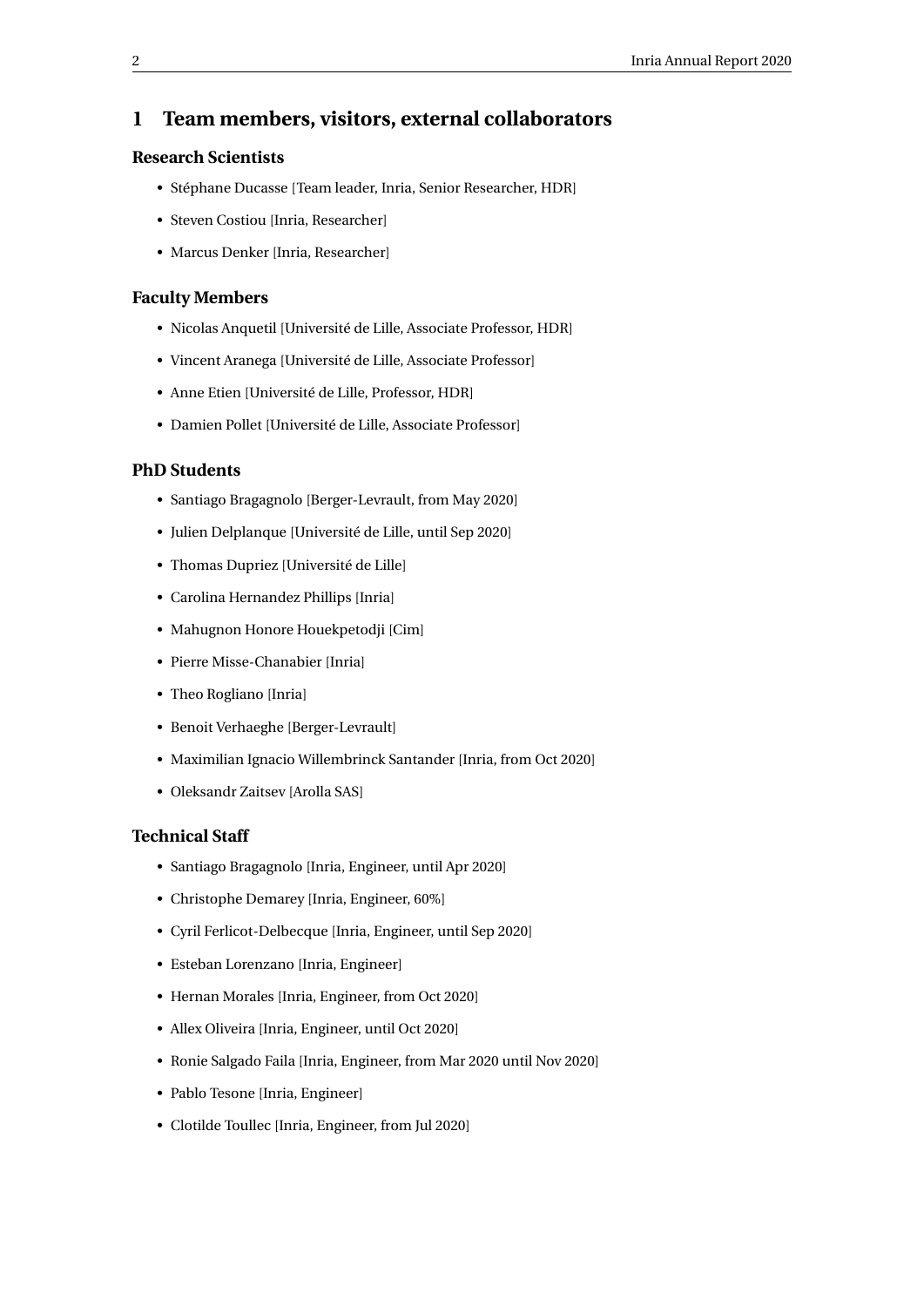#### **Interns and Apprentices**

- Chia-Ling Bragagnolo [Afpa, until Mar 2020]
- Eric Brandwein [Inria, from Apr 2020 until Sep 2020]
- Laurine Dargaud [Inria, from Feb 2020 until Jul 2020]
- Theophile Heurlier [Inria, from Jul 2020 until Aug 2020]
- Sebastian Jordan [Inria, from Jun 2020 until Nov 2020]
- Philippe Lesueur [Inria, from Apr 2020 until Aug 2020]
- Nicolas Margulies [Ecole normale supérieure Paris-Saclay, from Jul 2020 until Aug 2020]
- Myroslava Romaniuk [Inria, until May 2020]
- Clotilde Toullec [Université de Lille, from Mar 2020 until Jun 2020]
- Esteban Villalobos Diaz [Inria, until Mar 2020]

#### **Administrative Assistants**

- Aurore Dalle [Inria, from Mar 2020]
- Julie Jonas [Inria, until Feb 2020]

#### **Visiting Scientists**

- Giuseppe Antonio Pierro [University of Cagliari], Italy]
- Gordana Rakic [Université de Novi Sad Serbie, until Feb 2020]
- Moussa Saker [University Badji Mokhtar-Annaba, until Oct 2020, Algeria]

#### **External Collaborators**

- Luc Fabresse [École des Mines de Douai]
- Matteo Marra [VUB Brussels]
- Guillermo Polito [CNRS]

# **2 Overall objectives**

## **2.1 Introduction**

RMoD's general vision is defined in two objectives: remodularization and modularity constructs. These two views are the two faces of a same coin: maintenance could be eased with better engineering and analysis tools and programming language constructs could let programmers define more modular applications.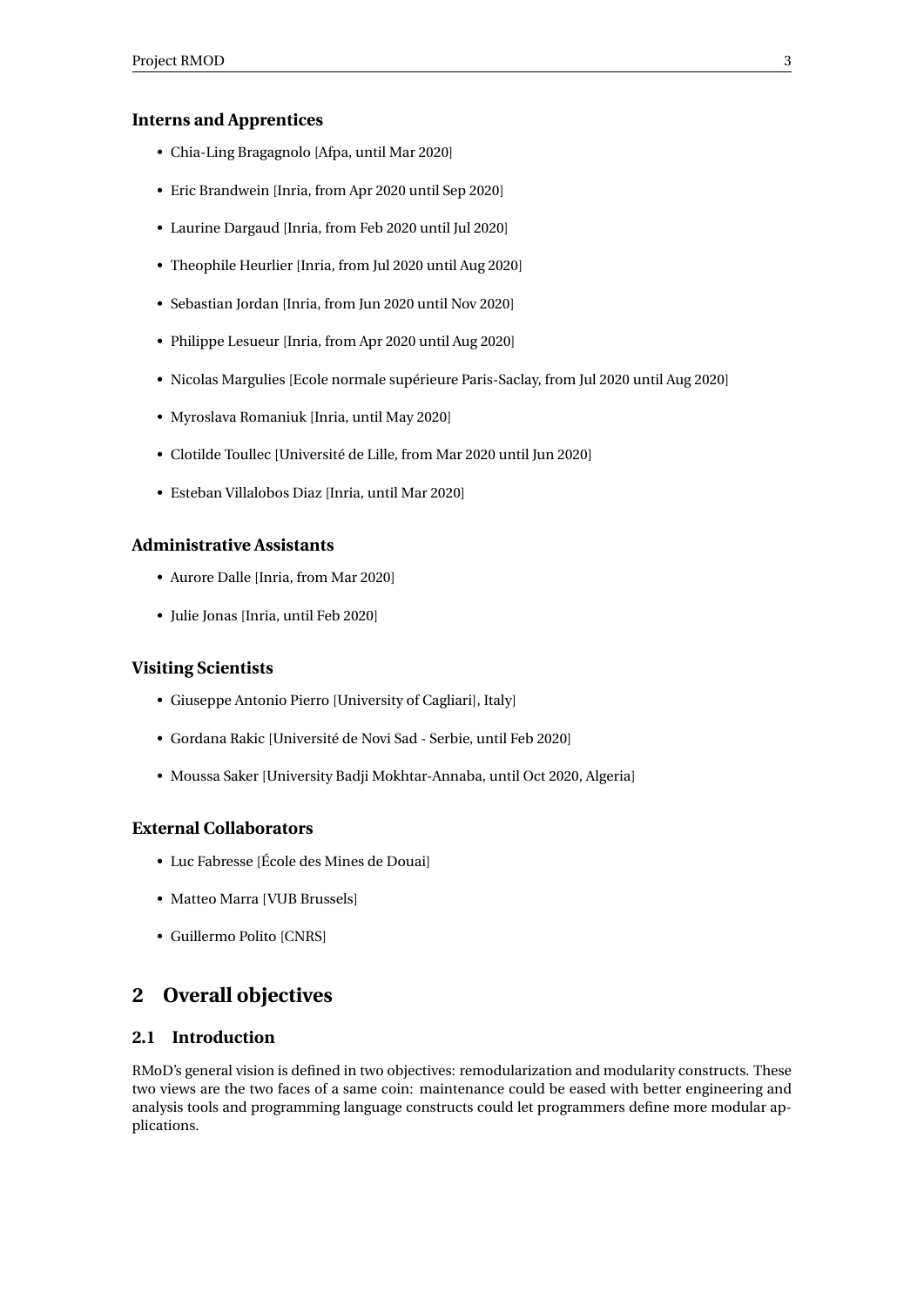#### **2.2 Reengineering and remodularization**

While applications must evolve to meet new requirements, few approaches analyze the implications of their original structure (modules, packages, classes) and their transformation to support their evolution. Our research focuses on the *remodularization* of object-oriented applications. Automated approaches including clustering algorithms are not satisfactory because they often ignore user inputs. Our vision is that we need better approaches to support the transformation of existing software. The reengineering challenge tackled by RMoD is formulated as follows:

#### *How to help remodularize existing software applications?*

We are developing analyses and algorithms to remodularize object-oriented applications. This is why we started studying and building tools to support the *understanding of applications* at the level of packages and modules. This allows us to understand the results of the *analyses* that we are building.

We seek to create tools to help developers perform large refactoring. How can they keep track of changes in various locations in a system while ensuring *integrity of current and new code* by *uniformally applying new design choices*.

#### **2.3 Constructs for modular and isolating programming languages**

Dynamically-typed programming languages such as JavaScript are getting new attention as illustrated by the large investment of Google in the development of the Chrome V8 JavaScript engine and the development of a new dynamic language DART. This new trend is correlated to the increased adoption of dynamic programming languages for web-application development, as illustrated by Ruby on Rails, PHP and JavaScript. With web applications, users expect applications to be always available and getting updated on the fly. This continuous evolution of application is a real challenge [50]. Hot software evolution often requires *reflective* behavior and features. For instance in CLOS and Smalltalk each class modification automatically migrates existing instances on the fly.

At the same time, there is a need for *software isolation*, i.e., applications should reliably run colocated with other applications in the same virtual machine with neither confidential information leaks nor vulnerabilities. Indeed, often for economical reasons, web servers run multiple applications on the same virtual machine. Users need confined applications. It is important that (1) an application does not access information of other applications running on the same virtual machine and (2) an application authorized to manipulate data cannot pass such authorization or information to other parts of the application that should not get access to it.

Static analysis tools have always been confronted to reflection [47]. Without a full treatment of reflection, static analysis tools are both incomplete and unsound. Incomplete because some parts of the program may not be included in the application call graph, and unsound because the static analysis does not take into account reflective features [56]. In reflective languages such as F-Script, Ruby, Python, Lua, JavaScript, Smalltalk and Java (to a certain extent), it is possible to nearly change any aspect of an application: change objects, change classes dynamically, migrate instances, and even load untrusted code.

Reflection and isolation concerns are a priori antagonistic, pulling language design in two opposite directions. Isolation, on the one hand, pulls towards more static elements and types (e.g., ownership types). Reflection, on the other hand, pulls towards fully dynamic behavior. This tension is what makes this a real challenge: As experts in reflective programming, dynamic languages and modular systems, we believe that by working on this important tension we can make a breakthrough and propose innovative solutions in resolving or mitigating this tension. With this endeavor, we believe that we are working on a key challenge that can have an impact on future programming languages. The language construct challenge tackled by RMoD is formulated as follows:

#### *What are the language modularity constructs to support isolation?*

In parallel we are continuing our research effort on traits  $\frac{1}{1}$  by assessing trait scalability and reuse on a large case study and developing a pure trait-based language. In addition, we dedicate efforts to

 $1$ Traits are groups of methods that can be composed orthogonally to simple inheritance. Contrary to mixin, the class has the control of the composition and conflict management.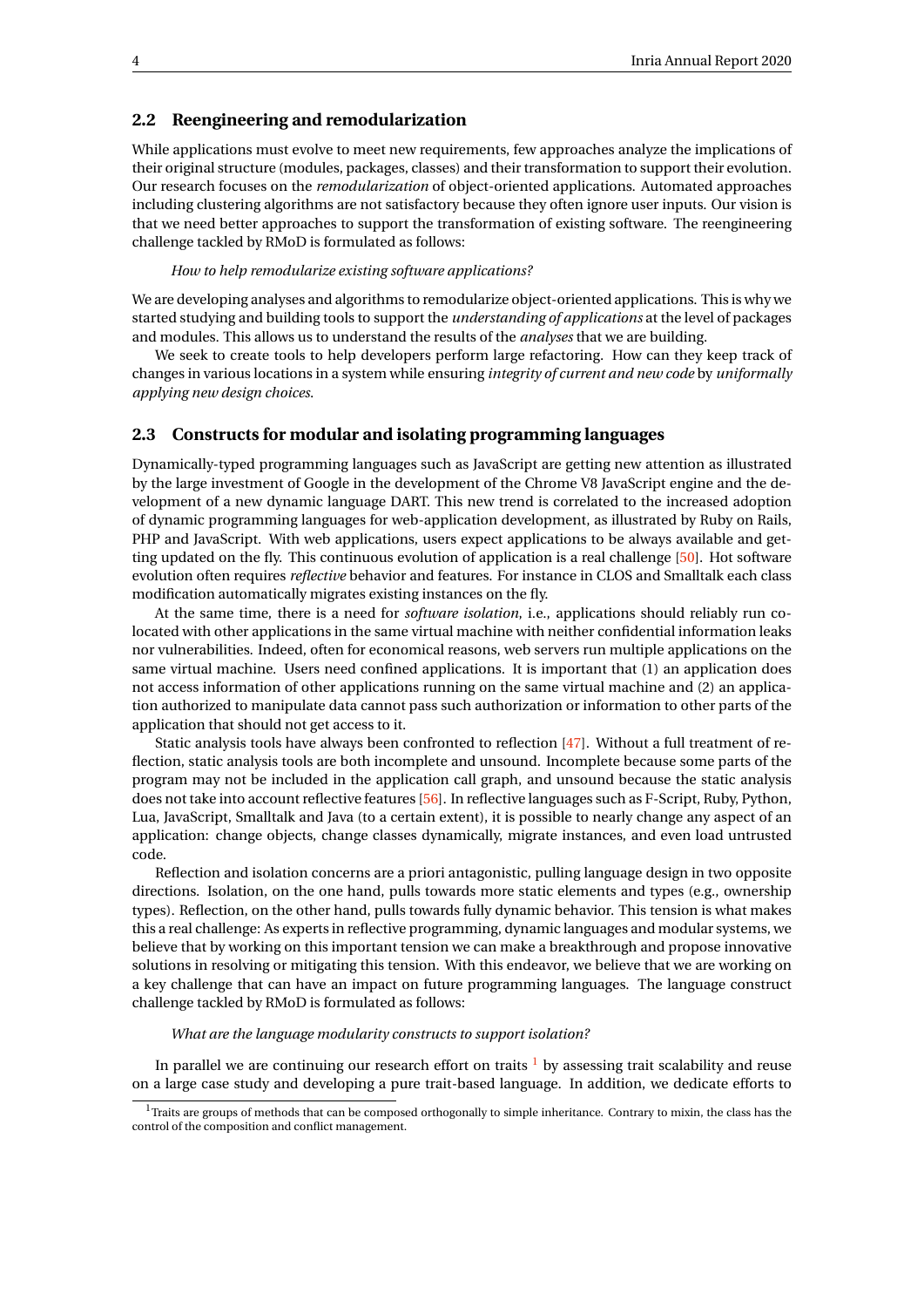remodularizing a meta-level architecture in the context of the design of an isolating dynamic language. Indeed at the extreme, modules and structural control of reflective features are the first steps towards flexible, dynamic, yet isolating, languages. As a result, we expect to demonstrate that having adequate composable units and scoping units will help the evolution and recomposition of an application.

# **3 Research program**

#### **3.1 Software Reengineering**

Strong coupling among the parts of an application severely hampers its evolution. Therefore, it is crucial to answer the following questions: How to support the substitution of certain parts while limiting the impact on others? How to identify reusable parts? How to modularize an object-oriented application?

Having good classes does not imply a good application layering, absence of cycles between packages and reuse of well-identified parts. Which notion of cohesion makes sense in presence of late-binding and programming frameworks? Indeed, frameworks define a context that can be extended by subclassing or composition: in this case, packages can have a low cohesion without being a problem for evolution. How to obtain algorithms that can be used on real cases? Which criteria should be selected for a given remodularization?

To help us answer these questions, we work on enriching Moose, our reengineering environment, with a new set of analyses  $[41, 40]$ . We decompose our approach in three main and potentially overlapping steps:

- 1. Tools for understanding applications,
- 2. Remodularization analyses,
- 3. Software Quality.

#### **3.1.1 Tools for understanding applications**

**Context and Problems.** We are studying the problems raised by the understanding of applications at a larger level of granularity such as packages or modules. We want to develop a set of conceptual tools to support this understanding.

Some approaches based on Formal Concept Analysis (FCA) [69] show that such an analysis can be used to identify modules. However the presented examples are too small and not representative of real code.

#### **Research Agenda.**

FCA provides an important approach in software reengineering for software understanding, design anomalies detection and correction, but it suffers from two problems: (i) it produces lattices that must be interpreted by the user according to his/her understanding of the technique and different elements of the graph; and, (ii) the lattice can rapidly become so big that one is overwhelmed by the mass of information and possibilities [30]. We look for solutions to help people putting FCA to real use.

#### **3.1.2 Remodularization analyses**

**Context and Problems.** It is a well-known practice to layer applications with bottom layers being more stable than top layers [57]. Until now, few works have attempted to identify layers in practice: Mudpie [71] is a first cut at identifying cycles between packages as well as package groups potentially representing layers. DSM (dependency structure matrix) [70, 65] seems to be adapted for such a task but there is no serious empirical experience that validates this claim. From the side of remodularization algorithms, many were defined for procedural languages [53]. However, object-oriented programming languages bring some specific problems linked with late-binding and the fact that a package does not have to be systematically cohesive since it can be an extension of another one [72, 44].

As we are designing and evaluating algorithms and analyses to remodularize applications, we also need a way to understand and assess the results we are obtaining.

**Research Agenda.** We work on the following items: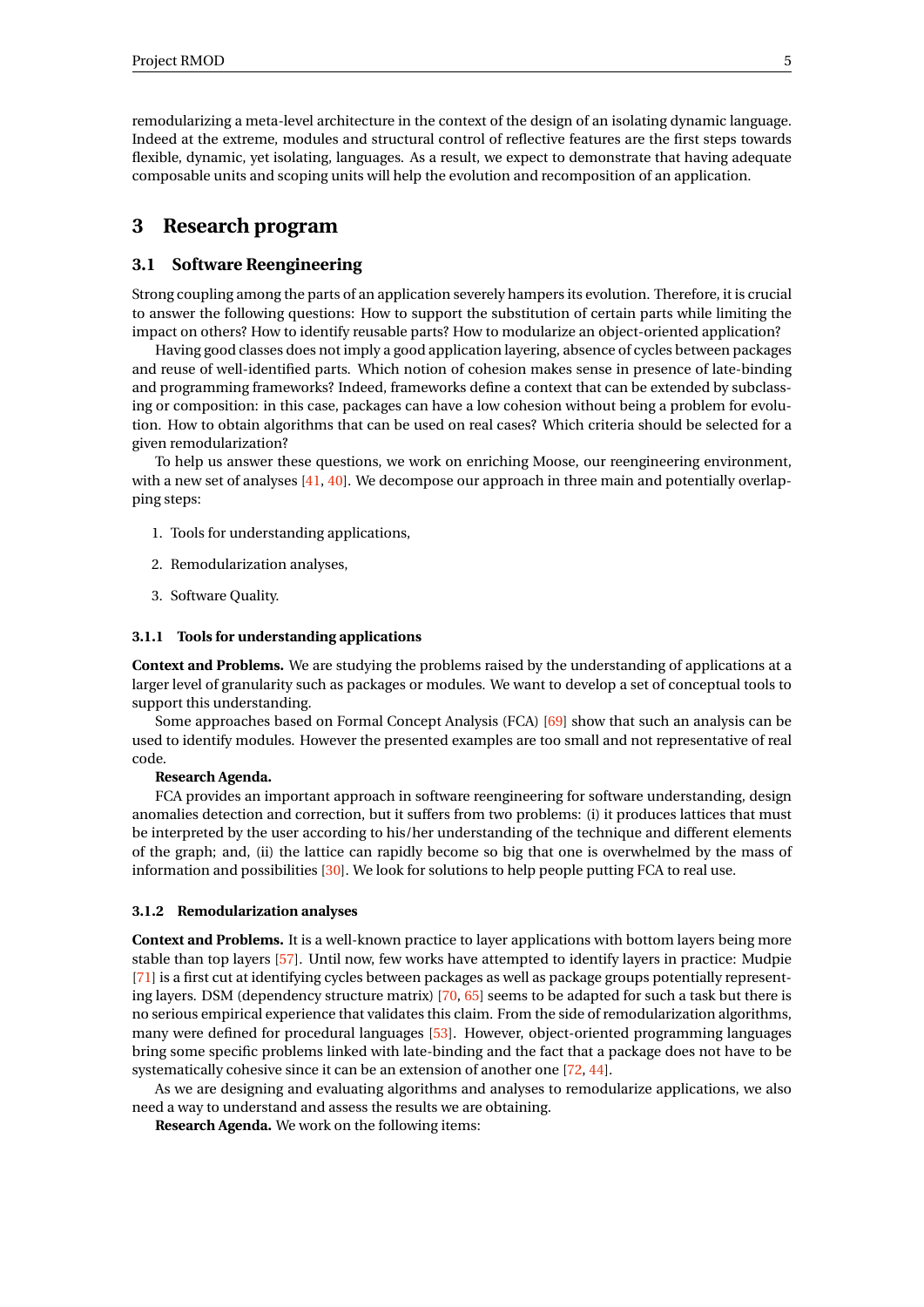- **Layer identification.** We propose an approach to identify layers based on a semi-automatic classification of package and class interrelationships that they contain. However, taking into account the wish or knowledge of the designer or maintainer should be supported.
- **Cohesion Metric Assessment.** We are building a validation framework for cohesion/coupling metrics to determine whether they actually measure what they promise to. We are also compiling a number of traditional metrics for cohesion and coupling quality metrics to evaluate their relevance in a software quality setting.

#### **3.1.3 Software Quality**

**Research Agenda.** Since software quality is fuzzy by definition and a lot of parameters should be taken into account we consider that defining precisely a unique notion of software quality is definitively a Grail in the realm of software engineering. The question is still relevant and important. We work on the two following items:

- **Quality models.** We studied existing quality models and the different options to combine indicators often, software quality models happily combine metrics, but at the price of losing the explicit relationships between the indicator contributions. There is a need to combine the results of one metric over all the software components of a system, and there is also the need to combine different metric results for any software component. Different combination methods are possible that can give very different results. It is therefore important to understand the characteristics of each method.
- **Bug prevention.** Another aspect of software quality is validating or monitoring the source code to avoid the emergence of well known sources of errors and bugs. We work on how to best identify such common errors, by trying to identify earlier markers of possible errors, or by helping identifying common errors that programmers did in the past.

#### **3.2 Language Constructs for Modular Design**

While the previous axis focuses on how to help remodularizing existing software, this second research axis aims at providing new language constructs to build more flexible and recomposable software. We will build on our work on traits [67, 42] and classboxes [31] but also start to work on new areas such as isolation in dynamic languages. We will work on the following points: (1) Traits and (2) Modularization as a support for isolation.

#### **3.2.1 Traits-based program reuse**

**Context and Problems.** Inheritance is well-known and accepted as a mechanism for reuse in objectoriented languages. Unfortunately, due to the coarse granularity of inheritance, it may be difficult to decompose an application into an optimal class hierarchy that maximizes software reuse. Existing schemes based on single inheritance, multiple inheritance, or mixins, all pose numerous problems for reuse.

To overcome these problems, we designed a new composition mechanism called Traits [67, 42]. Traits are pure units of behavior that can be composed to form classes or other traits. The trait composition mechanism is an alternative to multiple or mixin inheritance in which the composer has full control over the trait composition. The result enables more reuse than single inheritance without introducing the drawbacks of multiple or mixin inheritance. Several extensions of the model have been proposed [39, 61, 32, 43] and several type systems were defined [45, 68, 62, 55].

Traits are reusable building blocks that can be explicitly composed to share methods across unrelated class hierarchies. In their original form, traits do not contain state and cannot express visibility control for methods. Two extensions, stateful traits and freezable traits, have been proposed to overcome these limitations. However, these extensions are complex both to use for software developers and to implement for language designers.

**Research Agenda: Towards a pure trait language.** We plan distinct actions: (1) a large application of traits, (2) assessment of the existing trait models and (3) bootstrapping a pure trait language.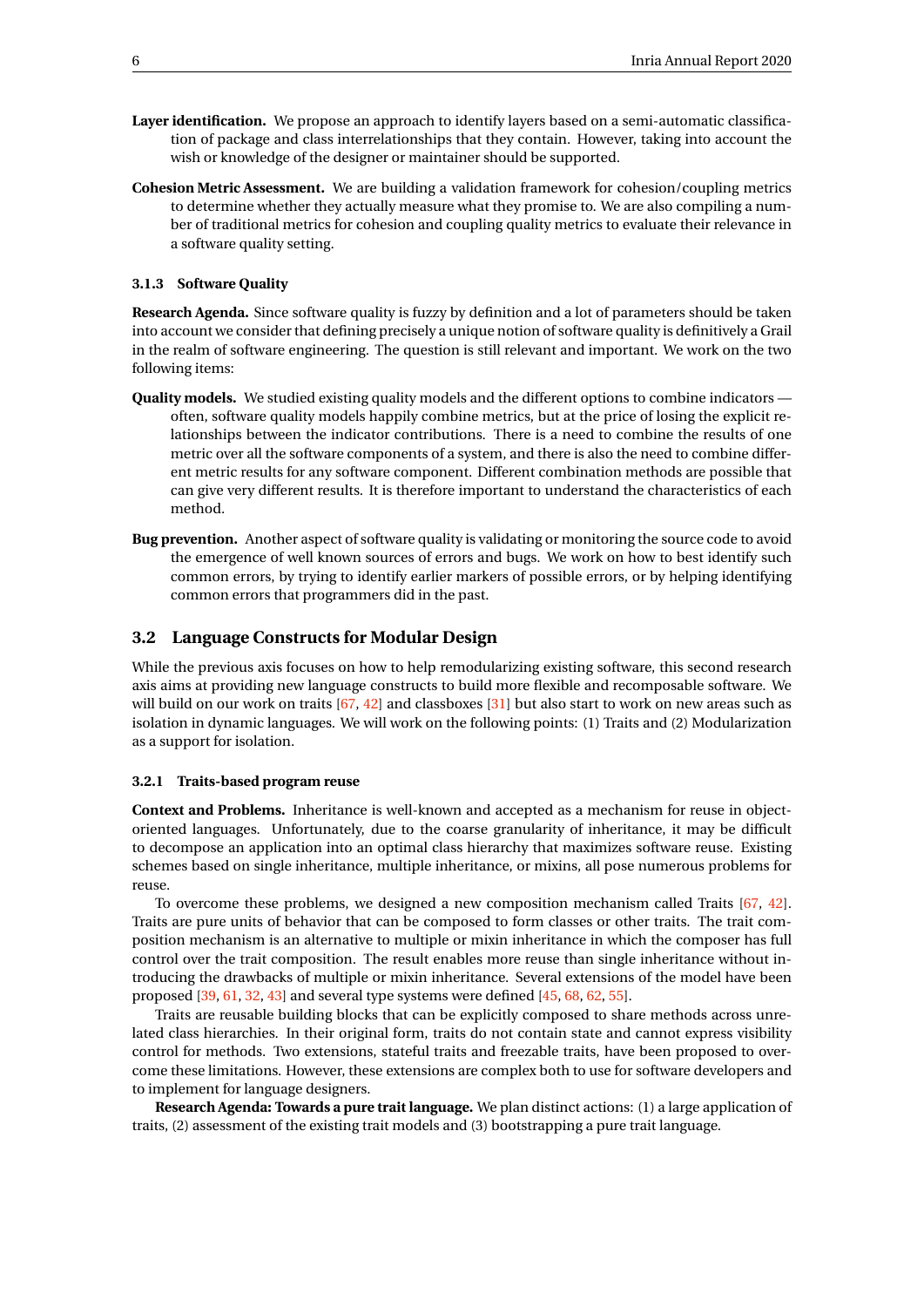• To evaluate the expressiveness of traits, some hierarchies were refactored, showing code reuse [34]. However, such large refactorings, while valuable, may not exhibit all possible composition problems, since the hierarchies were previously expressed using single inheritance and following certain patterns. We want to redesign from scratch the collection library of Smalltalk (or part of it). Such a redesign should on the one hand demonstrate the added value of traits on a real large and redesigned library and on the other hand foster new ideas for the bootstrapping of a pure trait-based language.

In particular we want to reconsider the different models proposed (stateless [42], stateful [33], and freezable [43]) and their operators. We will compare these models by (1) implementing a trait-based collection hierarchy, (2) analyzing several existing applications that exhibit the need for traits. Traits may be flattened  $[60]$ . This is a fundamental property that confers to traits their simplicity and expressiveness over Eiffel's multiple inheritance. Keeping these aspects is one of our priority in forthcoming enhancements of traits.

- Alternative trait models. This work revisits the problem of adding state and visibility control to traits. Rather than extending the original trait model with additional operations, we use a fundamentally different approach by allowing traits to be lexically nested within other modules. This enables traits to express (shared) state and visibility control by hiding variables or methods in their lexical scope. Although the traits' "flattening property" no longer holds when they can be lexically nested, the combination of traits with lexical nesting results in a simple and more expressive trait model. We formally specify the operational semantics of this combination. Lexically nested traits are fully implemented in AmbientTalk, where they are used among others in the development of a Morphic-like UI framework.
- We want to evaluate how inheritance can be replaced by traits to form a new object model. For this purpose we will design a minimal reflective kernel, inspired first from ObjVlisp [38] then from Smalltalk [48].

#### **3.2.2 Reconciling Dynamic Languages and Isolation**

**Context and Problems.** More and more applications require dynamic behavior such as modification of their own execution (often implemented using reflective features [52]). For example, F-script allows one to script Cocoa Mac-OS X applications and Lua is used in Adobe Photoshop. Now in addition more and more applications are updated on the fly, potentially loading untrusted or broken code, which may be problematic for the system if the application is not properly isolated. Bytecode checking and static code analysis are used to enable isolation, but such approaches do not really work in presence of dynamic languages and reflective features. Therefore there is a tension between the need for flexibility and isolation.

**Research Agenda: Isolation in dynamic and reflective languages.** To solve this tension, we will work on *Sure*, a language where isolation is provided by construction: as an example, if the language does not offer field access and its reflective facilities are controlled, then the possibility to access and modify private data is controlled. In this context, layering and modularizing the meta-level [35], as well as controlling the access to reflective features [37, 36] are important challenges. We plan to:

- Study the isolation abstractions available in erights (<http://www.erights.org>) [59, 58], and Java's class loader strategies [54, 49].
- Categorize the different reflective features of languages such as CLOS [51], Python and Smalltalk [63] and identify suitable isolation mechanisms and infrastructure [46].
- Assess different isolation models (access rights, capabilities  $[64]$ ,...) and identify the ones adapted to our context as well as different access and right propagation.
- Define a language based on
	- **–** the decomposition and restructuring of the reflective features [35],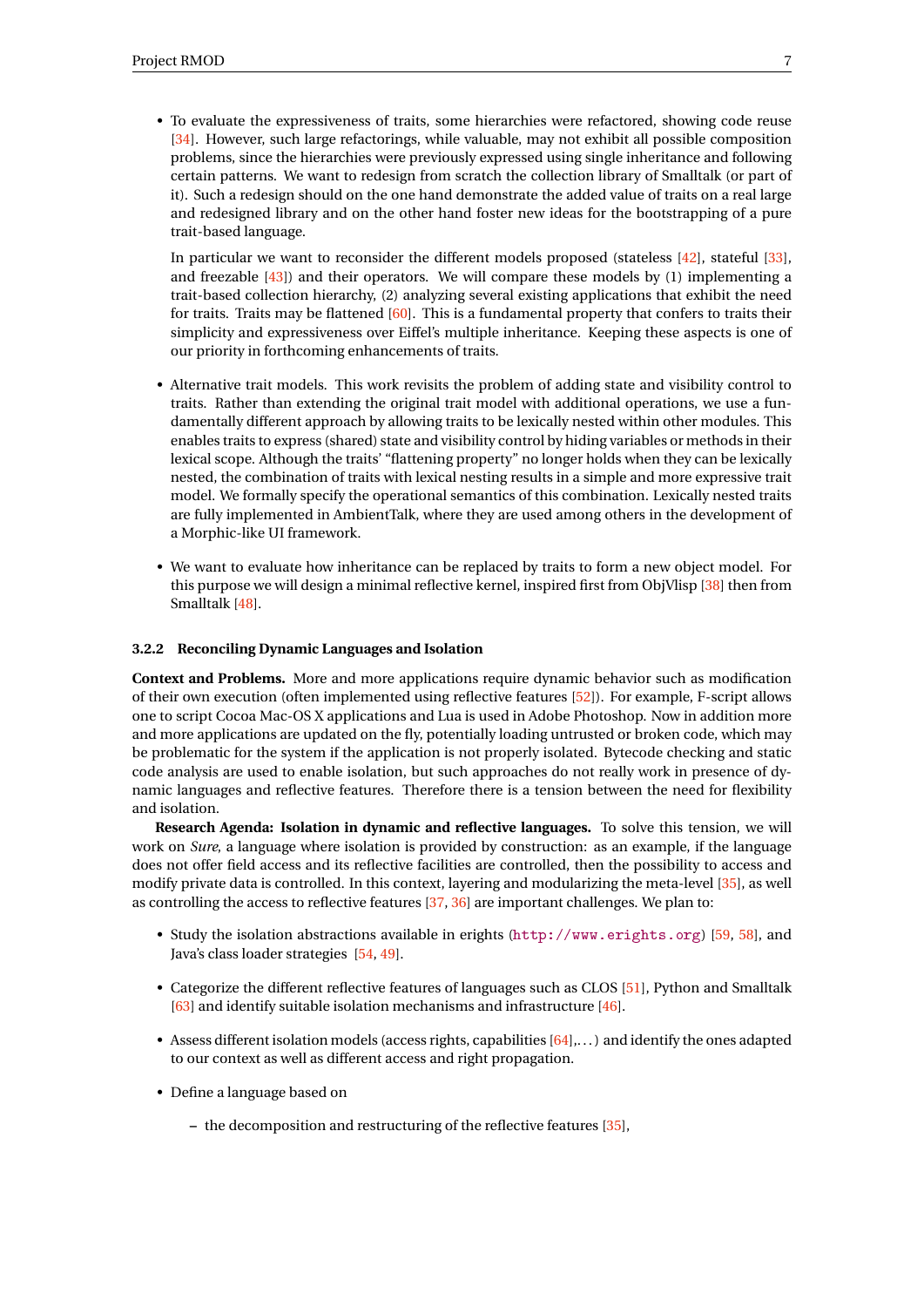- **–** the use of encapsulation policies as a basis to restrict the interfaces of the controlled objects [66],
- **–** the definition of method modifiers to support controlling encapsulation in the context of dynamic languages.

An open question is whether, instead of providing restricted interfaces, we could use traits to grant additional behavior to specific instances: without trait application, the instances would only exhibit default public behavior, but with additional traits applied, the instances would get extra behavior. We will develop *Sure*, a modular extension of the reflective kernel of Smalltalk (since it is one of the languages offering the largest set of reflective features such as pointer swapping, class changing, class definition,...) [63].

# **4 Application domains**

#### **4.1 Programming Languages and Tools**

Many of the results of RMoD are improving programming languages or development tools for such languages. As such the application domain of these results is as varied as the use of programming languages in general. Pharo, the language that RMoD develops, is used for a very broad range of applications. From pure research experiments to real world industrial use (the [Pharo Consortium](http://consortium.pharo.org) has more than 25 company members).

Examples are web applications, server backends for mobile applications or even graphical tools and embedded applications

#### **4.2 Software Reengineering**

Moose is a language-independent environment for reverse and re-engineering complex software systems. Moose provides a set of services including a common meta-model, metrics evaluation and visualization. As such Moose is used for analyzing software systems to support understanding and continuous development as well as software quality analysis.

# **5 Social and environmental responsibility**

#### **5.1 Footprint of research activities**

The main environmental footprint of RMoD is related to international travel. Meeting researchers in person is indispensable for research.

We try to reduce travel by using online meetings as much as possible. The team tries to reduce impact of daily local travel by the use of local transport and biking to work.

#### **5.2 Impact of research results**

Our work on language runtimes has potential impact to reduce energy consumption.

Reengineering can be understood as a kind of *"recycling"*. Our tools allow companies to use systems for a longer time, reducing environmental impact of software that is created as a new project.

All software we develop as part of our research is released as Open Source, all our publications are available in the HAL archive.

# **6 Highlights of the year**

## **6.1 Awards**

• Most Influential Paper Award: Models 2020 (ACM/IEEE International Conference on Model Driven Engineering Languages and Systems), for the article: "A model-driven traceability framework for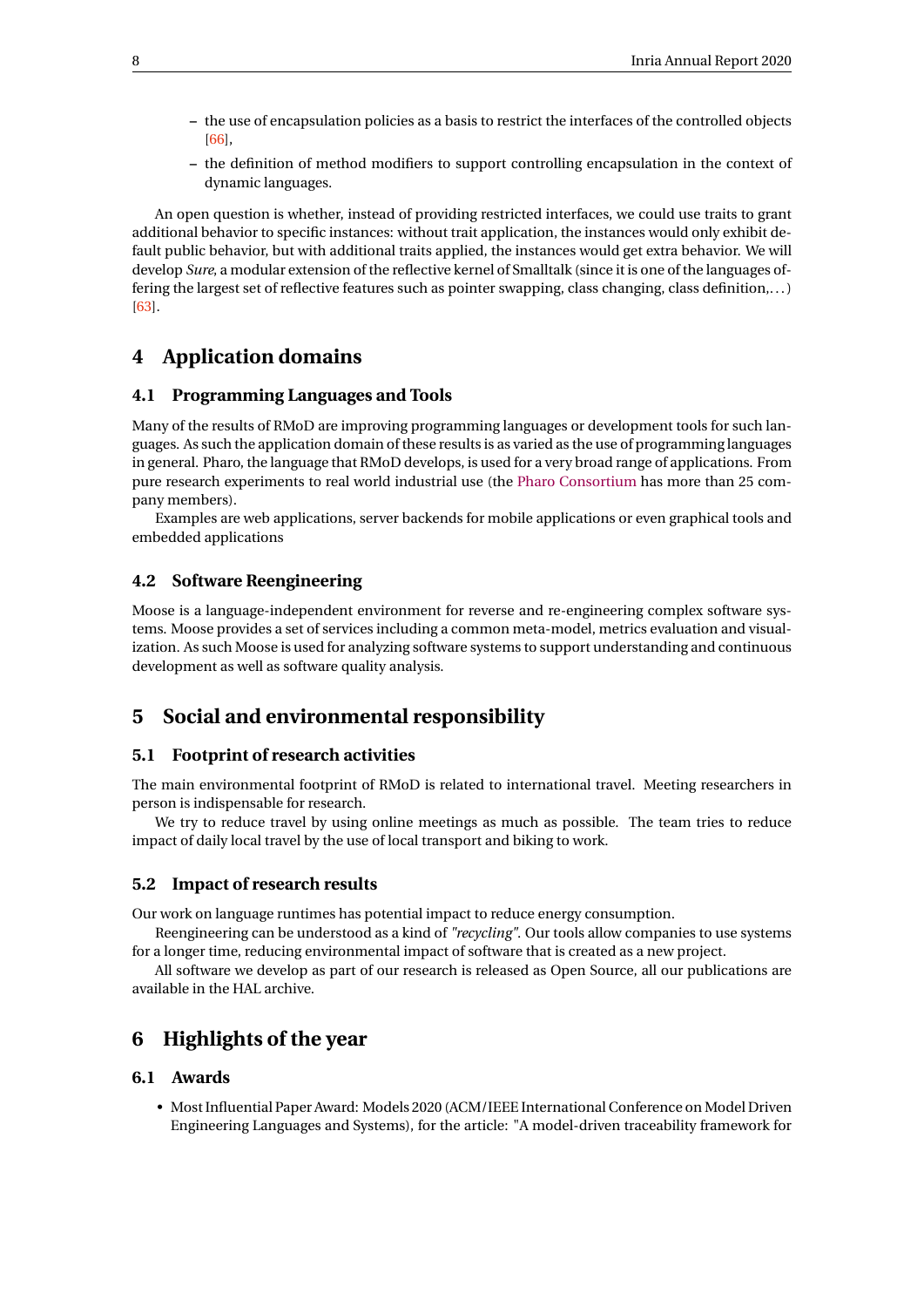software product lines". One of two articles selected from 10 years of the Journal of Software and Systems Modeling.

<https://hal.inria.fr/hal-00668175>

- Anne Etien became professor at University of Lille.
- We released Pharo 8. More information at <http://pharo.org.>

# **7 New software and platforms**

#### **7.1 New software**

#### **7.1.1 Moose**

**Name:** Moose: Software and Data Analysis Platform

**Keywords:** Software engineering, Meta model, Software visualisation

**Functional Description:** Moose is an extensive platform for software and data analysis. It offers multiple services ranging from importing and parsing data, to modeling, to measuring, querying, mining, and to building interactive and visual analysis tools. The development of Moose has been evaluated to 200 man/year.

Mots-cles : MetaModeling, Program Visualization, Software metrics, Code Duplication, Software analyses, Parsers

**URL:** <http://www.moosetechnology.org>

**Contact:** Stéphane Ducasse

**Participants:** Anne Etien, Nicolas Anquetil, Stéphane Ducasse, Julien Delplanque, Cyril Ferlicot-Delbecque

**Parners:** Université de Berne, Sensus, Pleiad, USI, Vrije Universiteit Brussel

#### **7.1.2 Pharo**

**Keywords:** Live programmation objet, Reflective system, Web Application

**Functional Description:** Pharo is a pure object reflective and dynamic language inspired by Smalltalk. In addition, Pharo comes with a full advanced programming environment developed under the MIT License. It provides a platform for innovative development both in industry and research. By providing a stable and small core system, excellent developer tools, and maintained releases, Pharo's goal is to be a platform to build and deploy mission critical applications, while at the same time continue to evolve. Pharo 60 got 100 contributors world-wide. It is used by around 30 universities, 15 research groups and around 40 companies.

**URL:** <http://www.pharo.org>

**Contacts:** Stéphane Ducasse, Marcus Denker

- **Participants:** Christophe Demarey, Damien Pollet, Esteban Lorenzano, Marcus Denker, Stéphane Ducasse, Guillermo Polito
- **Parners:** BetaNine, Reveal, Inceptive, Netstyle, Feenk, ObjectProfile, GemTalk Systems, Greyc Université de Caen - Basse-Normandie, Université de Berne, Yesplan, RMod, Pleiad, Sensus, Université de Bretagne Occidentale, École des Mines de Douai, ENSTA, Uqbar foundation Argentina, LAM Research, ZWEIDENKER, LifeWare, JPMorgan Chase, KnowRoaming, ENIT, Spesenfuchs, FIN-Works, Esug, FAST, Ingenieubüro Schmidt, Projector Software, HRWorks, Inspired.org, Palantir Solutions, High Octane, Soops, Osoco, Ta Mère SCRL, University of Yaounde 1, Software Quality Laboratory, University of Novi Sad, Software Institute Università della Svizzera italiana, Universdad Nacional de Quilmes, UMMISCO IRD, Université technique de Prague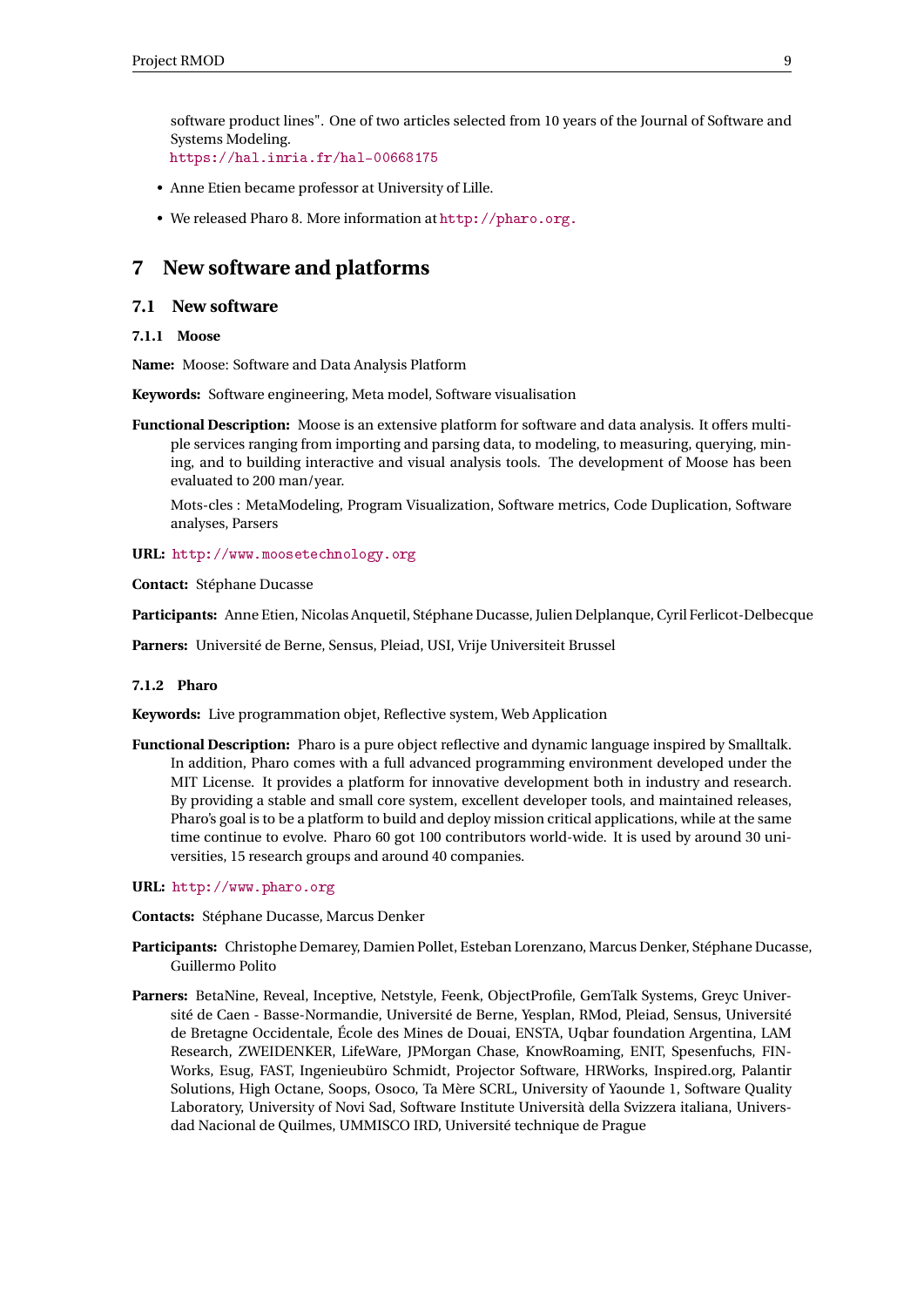#### **7.1.3 Pillar**

**Keywords:** HTML, LaTeX, HTML5

**Functional Description:** Pillar is a markup syntax and associated tools to write and generate documentation and books. Pillar is currently used to write several books and other documentation. It is used in the tools developed by Feenk.com.

**URL:** <https://github.com/Pillar-markup/pillar>

**Contact:** Stéphane Ducasse

**Parner:** Feenk

# **8 New results**

#### **8.1 Dynamic Languages: Language Features**

**Sub-method, partial behavioral reflection with Reflectivity: Looking back on 10 years of use.** Refining or altering existing behavior is the daily work of every developer, but that cannot be always anticipated, and software sometimes cannot be stopped. In such cases, unanticipated adaptation of running systems is of interest for many scenarios, ranging from functional upgrades to on-the-fly debugging or monitoring of critical applications. Inquiry. A way of altering software at run time is using behavioral reflection, which is particularly well-suited for unanticipated adaptation of real-world systems. Partial behavioral reflection is not a new idea, and for years many efforts have been made to propose a practical way of expressing it. All these efforts resulted in practical solutions, but which introduced a semantic gap between the code that requires adaptation and the expression of the partial behavior. For example, in Aspect-Oriented Programming, a pointcut description is expressed in another language, which introduces a new distance between the behavior expression (the Advice) and the source code in itself. Ten years ago, the idea of closing the gap between the code and the expression of the partial behavior led to the implementation of the Reflectivity framework. Using Reflectivity, developers annotate Abstract Syntax Tree (AST) nodes with meta-behavior which is taken into account by the compiler to produce behavioral variations. We present Reflectivity, its API, its implementation and its usage in Pharo. We reflect on ten years of use of Reflectivity, and show how it has been used as a basic building block of many innovative ideas. [5]

**A new modular implementation for Stateful Traits.** The term traits is overloaded in the literature. In this work we refer to traits as the stateless model and implementation described before [42]. Traits provide a flexible way to support multiple inheritance code reuse in the context of a single inheritance language. The Pharo programming language includes the second implementation of stateless traits based on the original version of Schaerli's one. Even if it is the second iteration of such an implementation, it presents several limitations. First, it does not support state in traits. Second, its implementation is monolithic i.e., it is deeply coupled with the rest of the language kernel: it cannot be loaded nor unloaded. Furthermore, trait support impacts all classes, even classes not using traits. In addition, while the development tools include full support to work with classes, trait support is more limited because classes and traits do not present the same Metaobject Protocol (MOP). Finally, being monolithic and integrated in the language kernel, it is difficult to extend this current implementation. This article describes a new modular and extensible implementation of traits: it is easily loadable and unloadable as any other package. In addition, classes not using traits are not impacted. Finally, this new implementation includes a new and carefully designed Metaobject Protocol (MOP) that is compatible with both classes and traits. This allows one to reuse existing tools as they do not require special support for traits. Then, following the semantics proposed for stateful traits in [33], we present a new implementation of stateful traits. This implementation is an extension of our new modular implementation. We implemented modular traits using specialized metaclasses as our main language extension mechanism. By replacing the implementation we reduced the Pharo Language Kernel size by 15%. This model and implementation are used in production since Pharo7.0 (January 2019). [8]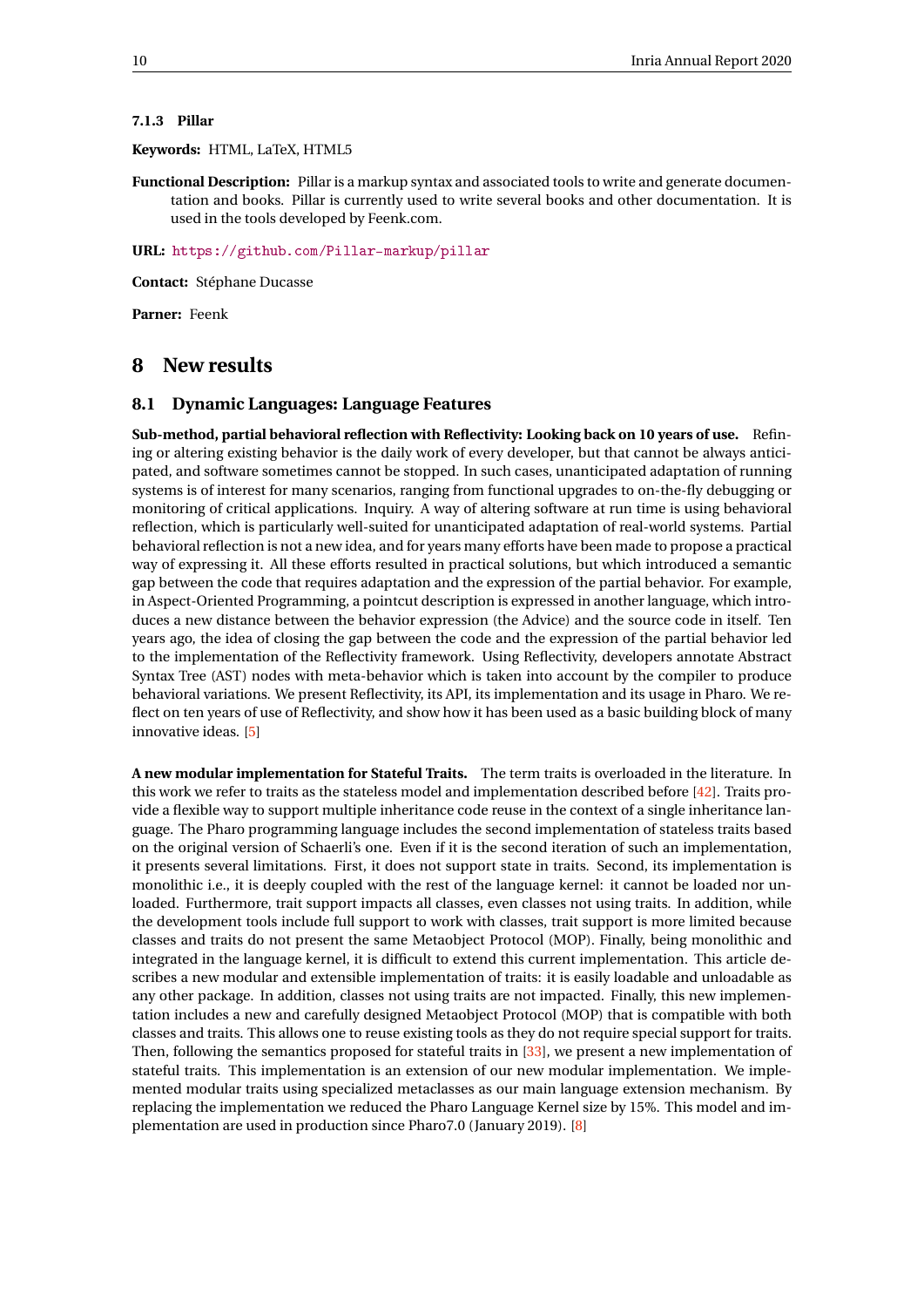#### **8.2 Dynamic Languages: Live Programming**

**Molecule: live prototyping with component-oriented programming.** At Thales Defense Mission Systems, software products first go through an industrial prototyping phase. Prototyping are serious applications we experiment with our end-users during workshops. End-users have a central role in the design process of our products. They often ask for software modifications during demonstrations to experiment new ideas or to focus the existing design on their needs. We present how we combine Smalltalk's live-programming capabilities with software component models to obtain flexible and modular software designs in our context of live prototyping. We present Molecule, a Trait-based Lightweight Corba Component Model implementation in Pharo. Molecule components are standard Pharo classes using exclusively Traits to become software components. We benefit from the dynamic run-time modification capabilities of Pharo during demonstrations with our end-users, where we explore software designs in a lively way. [26]

**Preserving Instance State during Refactorings in Live Environments.** An important activity of software evolution consists in applying refactorings to enhance the quality of the code without changing its behaviour. Having a proper refactoring tool is a must-to in any professional development environment. In addition, live programming allows faster development than the usual edit-compile-debug process. During live programming sessions, the developer can directly manipulate instances and modify the state of the running program. However, when a complex refactoring is performed, instances may be corrupted (i.e., their state is lost). For example, when pushing an instance variable to a superclass there is a moment where the superclass does not have yet acquired the new instance variable and the subclass does not have it any more. It means that the value assigned to this instance variable in existing instances is lost after the refactoring. This problem is not anecdotal since 36% of the refactorings described in Fowler's catalogue corrupt instances when used in a live programming context. There is a need to manually migrate, regenerate or reload instances from persistent sources. This manual fix lowers the usefulness of live programming. In this context of live programming, we propose, AtomicRefactoring, a new solution based on Dynamic Software Update to preserve the state of the application after performing refactorings. We provide a working extension to the existing refactoring tool developed for the language Pharo (a new offspring inheriting from Smalltalk), allowing application developers to perform complex refactorings preserving the live state of the running program. [9]

#### **8.3 Dynamic Languages: Debugging**

**Handling Error-Handling Errors: dealing with debugger bugs in Pharo.** In Pharo, errors happening during the opening of a debugger provoke error-handling errors. The Pharo system then drops into a rudimentary emergency evaluator, which provides extremely limited debugging features. This is a real problem while developing debuggers, when debuggers are more subject to bugs. In addition, the Pharo debugging infrastructure exposes an heterogeneous, obscure interface with various usages and users. Therefore, trying to extend this infrastructure to cope with debuggers bugs is tedious. We present Oups, an improved debugger infrastructure for Pharo. Oups provides a unified interface as a single entry point to request the opening of debuggers. Upon a debugger opening request, Oups uses interchangeable debugger opening strategies to select which debugger to open. We implemented a strategy that allows for the debugging of a failing debugger by other debuggers instead of the emergency evaluator. Oups improves the resilience of the Pharo system for specific cases of error-handling errors that we analyse. [22]

**First Infrastructure and Experimentation in Echo-debugging.** As applications get developed, bugs inevitably get introduced. Often, it is unclear why a given code change introduced a given bug. To find this causal relation and more effectively debug, developers can leverage the existence of a previous version of the code, without the bug. But traditional debug-ging tools are not designed for this type of work, making this operation tedious. In this article, we propose as exploratory work the echo-debugger, a tool to debug two different executions in parallel, and the Convergence Divergence Mapping (CDM) algorithm to locate all the control-flow divergences and convergences of these executions. In this exploratory work, we present the architecture of the tool and a scenario to solve a non trivial bug. [25]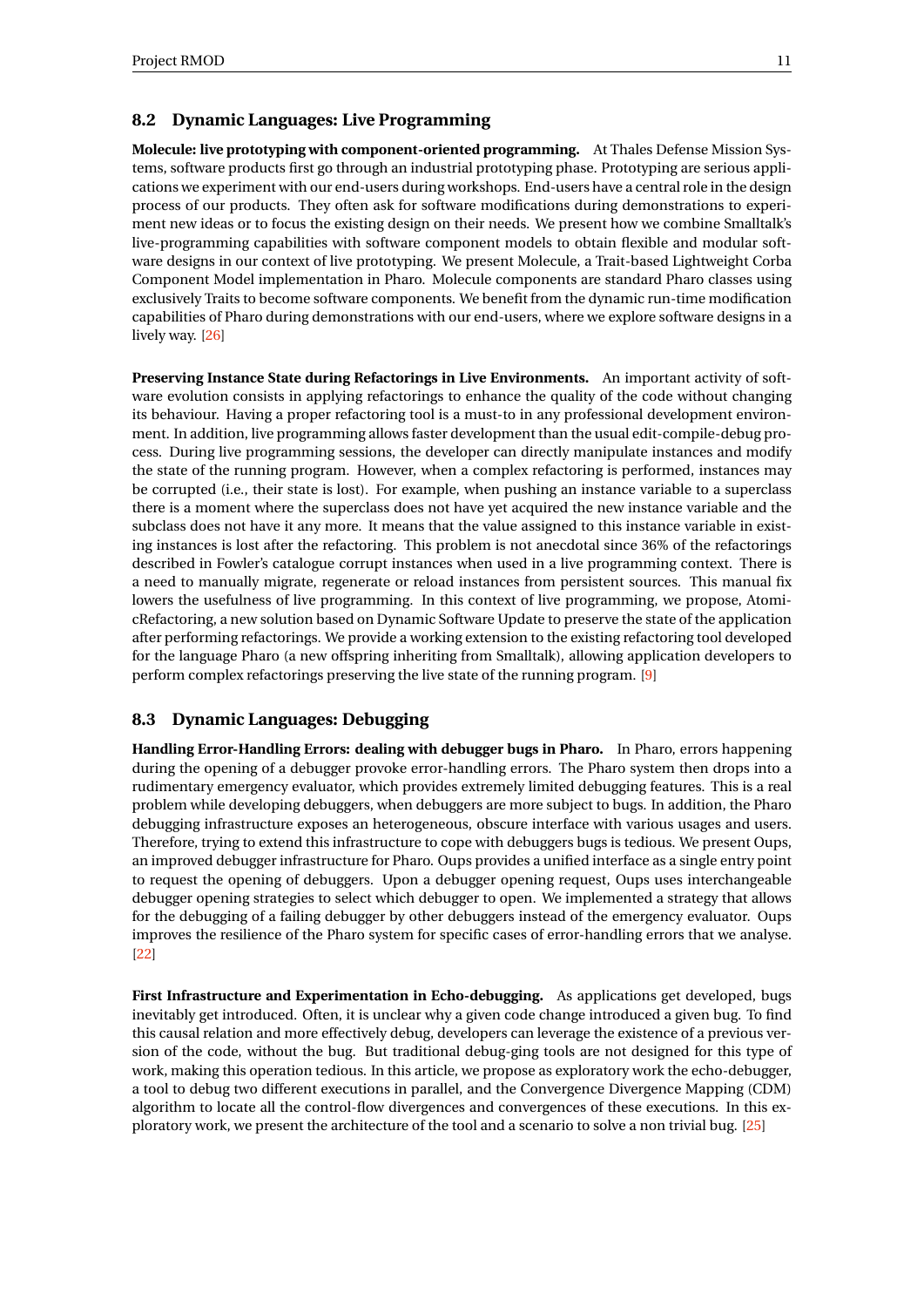**Object Miners: Acquire, Capture and Replay Objects to Track Elusive Bugs.** Elusive bugs are difficult to observe and to reproduce. They are often caused by non-deterministic or unexpected events, inputs or computations. To track elusive bugs, it is necessary to narrow down the scope of the bug investigation. This helps reproducing and observing very specific aspects of the program's state and behavior. In object-oriented programs, it often comes down to finding and debugging specific objects. However, some objects are particularly hard to find. Typical hard cases are finding a temporary object or a single particular instance of a given class. This is the case when debugging UI elements, or programs with nondeterministic state. This capability of identifying objects of interest is crucial to the debugging of objects. Yet, debuggers addressing this problem only provide manual or limited ways to find such objects. We present Object Miners: a non-intrusive object-centric debugging approach for acquiring, capturing and replaying objects. We show how the miners acquire objects at run time from the sub-results of an instrumented expression. Miners capture objects with their execution context and replay them to freeze strategic parts of the execution, eliminating non-determinism. We present a Pharo implementation of Object Miners along with a performance and memory overhead evaluation. We present a debugger built on top of Object Miners, and demonstrate through a series of examples how the application of Object Miners facilitates the tracking of elusive bugs. These examples include the fixing of a non-deterministic bug in an IOT application, tooling support for object-centric debugging, and the tracking of a bug in a real-world program. [6]

**Framework-aware debugging with stack tailoring.** Debugging applications that execute within a framework is not always easy: the call-stack offered to developers is often a mix-up of stack frames that belong to different frameworks, introducing an unnecessary noise that prevents developers from focusing on the debugging task. Moreover, relevant application code is not always available in the call-stack because it may have already returned, or is available in another thread. In such cases, manually gathering all relevant information from these different sources is not only cumbersome but also costly. We introduce Sarto, a call-stack instrumentation layer that allows developers to tailor the stack to make debugging framework-aware. The goal is to improve the quality and amount information present in the call-stack to reduce debugging time without impacting the execution time. Sarto proposes a set of six stack operations that combined hide irrelevant information, introduce missing information, and relate dispersed debugging sources before this is fed to the debugger. [17]

#### **8.4 Software Reengineering**

**Recommendations for Evolving Relational Databases.** Relational databases play a central role in many information systems. Their schemas contain structural and behavioral entity descriptions. Databases must continuously be adapted to new requirements of a world in constant change while: (1) relational database management systems (RDBMS) do not allow inconsistencies in the schema; (2) stored procedure bodies are not meta-described in RDBMS such as PostgreSQL that consider their bodies as plain text. As a consequence, evaluating the impact of an evolution of the database schema is cumbersome, being essentially manual. We present a semi-automatic approach based on recommendations that can be compiled into a SQL patch fulfilling RDBMS constraints. To support recommendations, we designed a meta-model for relational databases easing computation of change impact. We performed an experiment to validate the approach by reproducing a real evolution on a database. The results of our experiment show that our approach can set the database in the same state as the one produced by the manual evolution in 75% less time. [13]

**Challenges for Layout Validation: Lessons Learned.** Companies are migrating their software systems. The migration process contemplates many steps, UI migration is one of them. To validate the UI migration, most existing approaches rely on visual structure (DOM) comparison. However, in previous work, we experimented such validation and reported that it is not sufficient to ensure a result that is equivalent or even identical to the visual structure of the interface to be migrated. Indeed, two similar DOM may be rendered completely differently. So, we decide to focus on the layout migration validation. We propose a first visual comparison approach for migrated layout validation and experiment it on an industrial case. Hence, from this first experiment and already existing studies on image comparison field, we highlight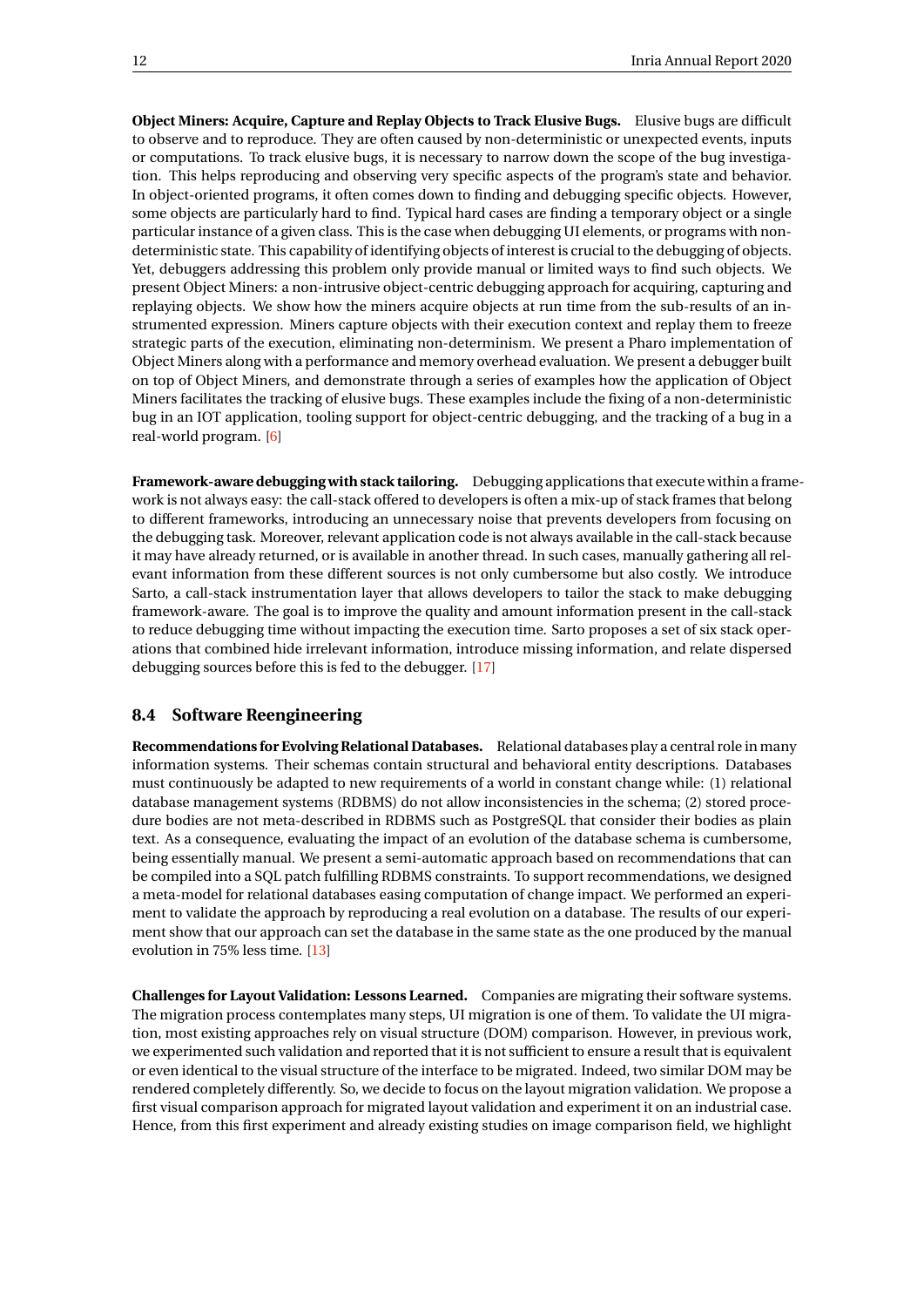challenges for layout comparison. For each challenge, we propose possible solutions, and we detail the three main features we need to create a good layout validation approach. [12]

**From Business Process to Cloud Application.** Business Process (BP) development can be defined as the process of constructing a workflow application by composing a set of services performing BP's activities. In this respect, Cloud Services (CSs) are being increasingly used in BP development to ensure a high level of performance with a low operating cost. Although large companies may benefit from CSs' advantages, Small and Medium-sized Enterprises (SMEs) and startups are falling behind in cloud usage due to missing Information Technology competence, (IT-competence). The crucial challenge facing SMEs and startups in cloud-based BP development is to effectively address the so-called business and IT alignment issue. It represents the alignment between two different domains; one that entails technical cloud resource requirements and another comprising business-level. Formerly, we present this issue as a discovery challenge of suitable CSs performing abstract BP's activities. To address this challenge, firstly, we introduce the concept of cloud-aware BP by proposing a Domain-Specific Language (DSL) named "BP4Cloud" to enrich BP modeling and cover both business and technical requirements. Secondly, we propose an Activity-Services Matching algorithm that automates the discovery of CSs performing BP's activities. As a part of the evaluation, we set up by clarifying the specification of BP4Cloud elements through a proof of concept implementation applied on a real BP. Then, we proceed by evaluating the precision and recall of our Activity-Service Matching algorithm. [15]

**Modular Moose: A new generation software reverse engineering environment.** Advanced reverse engineering tools are required to cope with the complexity of software systems and the specific requirements of numerous different tasks (re-architecturing, migration, evolution). Consequently, reverse engineering tools should adapt to a wide range of situations. Yet, because they require a large infrastructure investment, being able to reuse these tools is key. Moose is a reverse engineering environment answering these requirements. While Moose started as a research project 20 years ago, it is also used in industrial projects, exposing itself to all these difficulties. We present ModMoose, the new version of Moose. ModMoose revolves around a new meta-model, modular and extensible; a new toolset of generic tools (query module, visualization engine, ...); and an open architecture supporting the synchronization and interaction of tools per task. With ModMoose, tool developers can develop specific meta-models by reusing existing elementary concepts, and dedicated reverse engineering tools that can interact with the existing ones. [10]

**Analysing Microsoft Access Projects: Building a model in a Partially Observable Domain.** Due to the technology evolution, every IT Company migrates their software systems at least once. Reengineering tools build system models which are used for running software analysis. These models are traditionally built from source code analysis and information accessible by data extractors (that we call such information observable). In this article we present the case of Microsoft Access projects and how this kind of project is partially observable due to proprietary storing formats. We propose a novel approach for building models that allows us to overcome this problem by reverse engineering the development environment runtime through the usage of Microsoft COM interface. We validate our approach and implementation by fully replicating 10 projects, 8 of them industrial, based only on our model information. We measure the repli-cation performance by measuring the errors during the process and completeness of the product. We measure the replication error, by tracking replication operations. We used the scope and completeness measure to enact this error. Completeness is measured by the instrumentation of a simple and scoped diff based on a third source of information. We present extensive results and interpretations. We discuss the threats to validity, the possibility of other approaches and the technological restrictions of our solution. [11]

**Suggesting Descriptive Method Names: An Exploratory Study of Two Machine Learning Approaches.**

Programming is a form of communication between the person who is writing code and the one reading it. Nevertheless, very often developers neglect readability, and even well-written code becomes less understandable as software evolves. Together with the growing complexity of software systems, this creates an increasing need for automated tools for improving the readability of source code. In this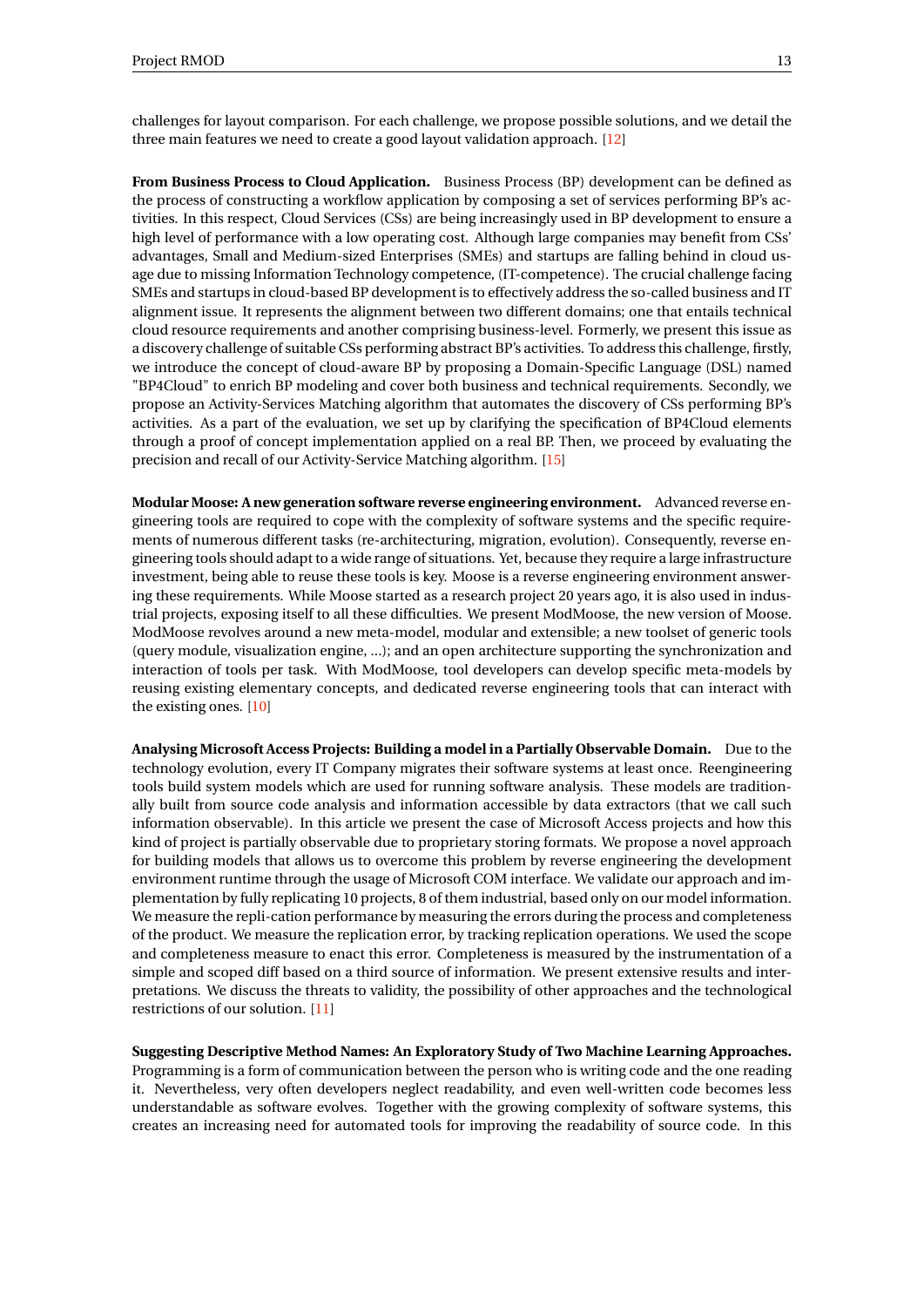work, we focus on method names and study how a descriptive name can be automatically generated from a method's body. We experiment with two approaches from the field of text summarization: One based on TF-IDF and the other on deep recurrent neural network. We collect a dataset of methods from 50 real world projects. We evaluate our approaches by comparing the generated names to the actual ones and report the result using Precision and Recall metrics. For TF-IDF, we get results as good as 28% precision and 45% recall; and for deep neural network, 46% precision and 32% recall. [19]

**Characterizing Pharo Code: A Technical Report.** Pharo is a modern dynamically-typed reflective pure object-oriented language. It is inspired from Smalltalk. Its unconventional syntax mimics natural language: arguments are not grouped around parentheses at the end but within the message, making expressions looks like sentences. In addition, all control flow operations are expressed as messages and the programmer can freely define new ones and as such define Domain Specific Languages for his task. In this technical report we discuss the statistical properties of source code that people write using Pharo programming language. We present the methodology and tooling for analysing source code selected from the projects of Pharo ecosystem. By analysing 50 projects, consisting of 824 packages, 13,935 classes, and 151,717 methods, we answer questions such as "what is a typical method length?" or "what percent of source code are literals?". [28]

#### **8.5 BlockChain and Smart Data**

**An Organized Repository of Ethereum Smart Contracts' Source Codes and Metrics.** Many empirical software engineering studies show that there is a need for repositories where source codes are acquired, filtered and classified. During the last few years, Ethereum block explorer services have emerged as a popular project to explore and search for Ethereum blockchain data such as transactions, addresses, tokens, smart contracts' source codes, prices and other activities taking place on the Ethereum blockchain. Despite the availability of this kind of service, retrieving specific information useful to empirical software engineering studies, such as the study of smart contracts' software metrics, might require many subtasks, such as searching for specific transactions in a block, parsing files in HTML format, and filtering the smart contracts to remove duplicated code or unused smart contracts. We afford this problem by creating Smart Corpus, a corpus of smart contracts in an organized, reasoned and up-to-date repository where Solidity source code and other metadata about Ethereum smart contracts can easily and systematically be retrieved. We present Smart Corpus's design and its initial implementation, and we show how the data set of smart contracts' source codes in a variety of programming languages can be queried and processed to get useful information on smart contracts and their software metrics. Smart Corpus aims to create a smart-contract repository where smart-contract data (source code, application binary interface (ABI) and byte code) are freely and immediately available and are classified based on the main software metrics identified in the scientific literature. Smart contracts' source codes have been validated by EtherScan, and each contract comes with its own associated software metrics as computed by the freely available software PASO. Moreover, Smart Corpus can be easily extended as the number of new smart contracts increases day by day. [7]

**Towards a Smart Data Processing and Storage Model.** In several domains it is crucial to store and manipulate data whose origin needs to be completely traceable to guarantee the consistency, trustworthiness and reliability on the data itself typically for ethical and legal reasons. It is also important to guarantee that such properties are also carried further when such data is composed and processed into new data. In this article we present the main requirements and theorethical problems that arise by the design of a system supporting data with such capabilities. We present an architecture for implementing a system as well as a prototype developed in Pharo. [27]

#### **8.6 Other Results**

**An Interdisciplinary Model for Graphical Representation.** The paper questions whether data-driven and problem-driven models are sufficient for a software to automatically represent a meaningful graphical representation of scientific findings. The paper presents descriptive and prescriptive case studies to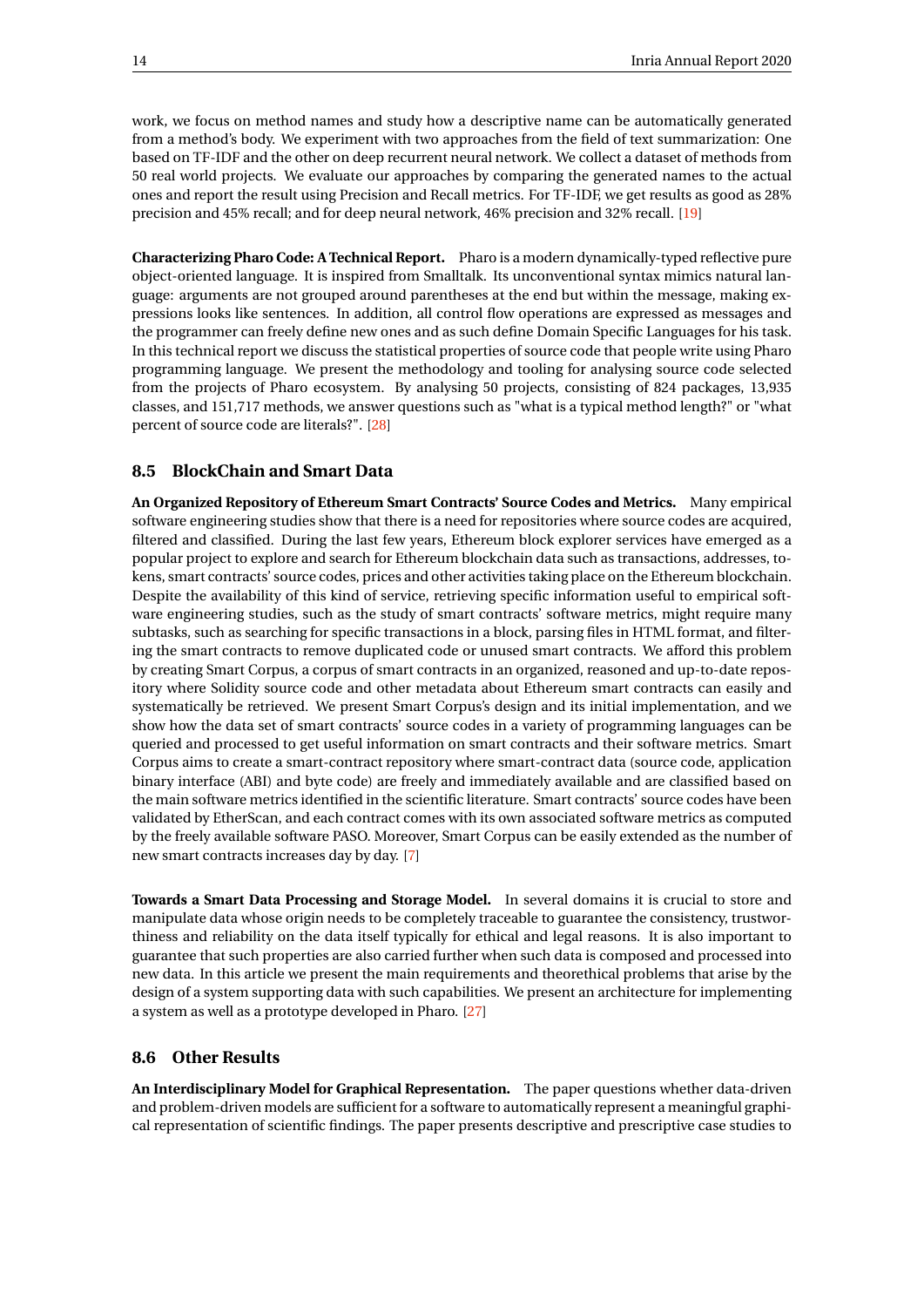understand the benefits and the shortcomings of existing models that aim to provide graphical representations of data-sets. First, the paper considers data-sets coming from the field of software metrics and shows that existing models can provide the expected outcomes for descriptive scientific studies. Second, the paper presents data-sets coming from the field of human mobility and sustainable development, and shows that a more comprehensive model is needed in the case of prescriptive scientific fields requiring interdisciplinary research. Finally, an interdisciplinary problem-driven model is proposed to guide the software users, and specifically scientists, to produce meaningful graphical representation of research findings. The proposal is indeed based not only on a data-driven and/or problem-driven model but also on the different knowledge domains and scientific aims of the experts, who can provide the information needed for a higher-order structure of the data, supporting the graphical representation output. [18]

**15 years of reuse experience in evolutionary prototyping for the defense industry.** At Thales Defense Mission Systems, software products first go through an industrial prototyping phase. We elaborate evolutionary prototypes which implement complete business behavior and fulfill functional requirements. We elaborate and evolve our solutions directly with end-users who act as stake-holders in the products' design. Prototypes also serve as models for the final products development. Because software products in the defense industry are developed over many years, this prototyping phase is crucial. Therefore, reusing software is a high-stakes issue in our activities. Component-oriented development helps us to foster reuse throughout the life cycle of our products. The work stems from 15 years of experience in developing prototypes for the defense industry. We directly reuse component implementations to build new prototypes from existing ones. We reuse component interfaces transparently in multiple prototypes, whatever the underlying implementation solutions. This kind of reuse spans prototypes and final products which are deployed on different execution platforms. We reuse non-component legacy software that we integrate in our component architectures. In this case, we seamlessly augment standard classes with component behavior, while preserving legacy code. We present our component programming framework with a focus on component reuse in the context of evolutionary prototyping. We report three scenarios of reuse that we encounter regularly in our prototyping activity. [16]

# **9 Bilateral contracts and grants with industry**

#### **9.1 Bilateral contracts with industry**

#### **Pharo Consortium**

Participants: Esteban Lorenzano, Marcus Denker, Stéphane Ducasse From 2012, ongoing.

The Pharo Consortium was founded in 2012 and is growing constantly. By the end 2019, it has 25 company members, 19 academic partners. Inria supports the consortium with one full time engineer starting in 2011. In 2018, the Pharo Consortium joined InriaSoft.

<http://consortium.pharo.org>.

#### **Siemens AG, Germany**

Participants: Stéphane Ducasse, Anne Etien, Nicolas Anquetil

The Siemens Digital Industry Division approached our team to help them restructure a large legacy systems. The joined work resulted in a publication in 2019: Decomposing God Classes at Siemens.

#### **Thales DMS, Brest**

Participants: Steven Costiou, from 2020

Industrial R&D collaboration with Dr. Éric Le Pors, lead prototyping architect at Thales DMS (Brest). We work on 1) unanticipated object-centric debugging of HMI prototypes 2) we study the practices of Thales with software component reuse and its impact on their development process.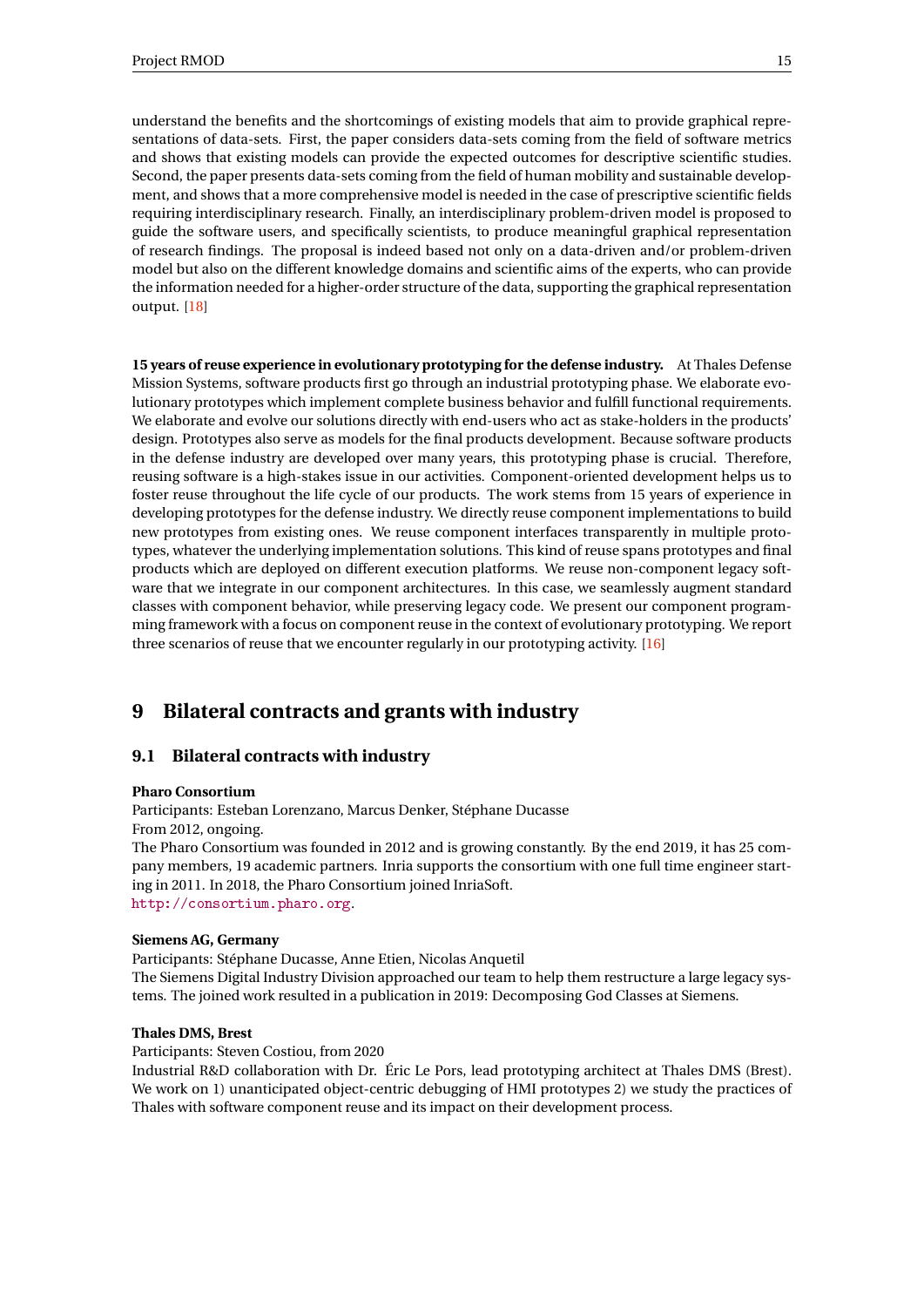# **9.2 Bilateral grants with industry**

#### **Berger-Levrault: Remodularization of Architecture**

Participants: Nicolas Anquetil, Santiago Bragagnolo, Stéphane Ducasse, Anne Etien, Benoît Verhaeghe From 2017, ongoing.

We started a new collaboration with the software editor Berger-Levrault about software architecture remodularization. The collaboration started with an end study project exploring the architecture used in the company in order to later migrate from GWT to Angular since GWT will not be backward supported anymore in the next versions. A PhD CIFRE thesis started in 2019: Benoît Verhaeghe, Support a l'automatisation de la migration d'interface d'applications Web : le cas de GWT vers Angular. Santiago Bragagnol started a CIFRE in 2020.

#### **Arolla: Machine Learning-Based Recommenders to Support Software Evolution and Visualisations for Legacy Systems**

Participants: Nicolas Anquetil, Stéphane Ducasse, Anne Etien, Oleksandr Zaitsev, Nour Jihene Agouf We are collaborating with the council company, Arolla, about software evolution. Arolla has daily problems with identifying architecture, design, and deviations from those artefacts. The goal of Oleksandr's CIFRE (started in 2019) thesis is to experiment with different machine learning techniques that can help us automate the process of library migration. A new CIFRE PhD (from 2021) is based around the study of visualisation techniques that can help us understand legacy systems.

#### **CIM, France**

Participants: Honore Mahugnon Houekpetodji, Stéphane Ducasse, Nicolas Anquetil Cifre thesis started: *Analyse multi-facettes et operationnelle pour la transformation des systèmes d'information*.

#### **Lifeware, Switzerland**

In collaboration with the Pharo Consortium, we improve Pharo. The goal is to be able to work with very large systems (>100K classes, millions of methods).

# **10 Partnerships and cooperations**

# **10.1 International initiatives**

#### **10.1.1 Inria Associate Team**

#### **SADPC**

**Title:** *Systems Analyses and Debugging for Program Comprehension*

**Duration:** 2020 - 2023

**Coordinator:** Stéphane Ducasse

#### **Partners:**

- Department of Electrical Engineering, Concordia University (Canada)
- Christopher Fuhrman : Ecole de Technologie Supérieure (Montreal)
- Fabio Petrillo, UQAC, Universitée du Québec à Chicoutimi
- Foutse Khomh, Polytechnique Montréal.

#### **Inria contact:** Stéphane Ducasse

**Summary:** Systemic changes in the past decades have pushed software systems into all aspects of our lives, from our homes to our cars to our factories. These systems, both legacy (e.g., handling contracts for the Dept of Defense of the USA since 1958) and very recent (e.g., running the latest smart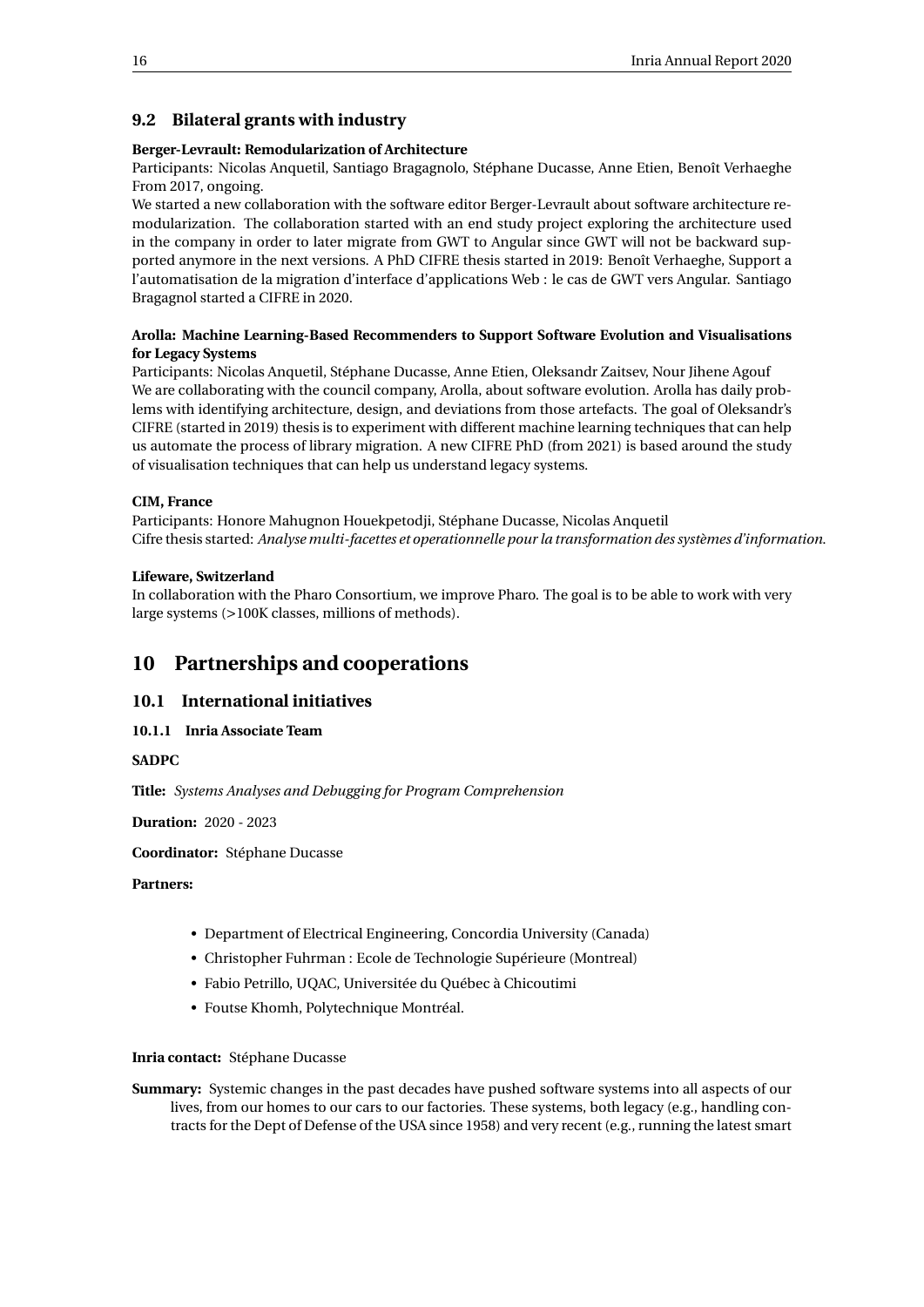factory in France in 2019), are difficult to understand by software engineers because of their intrinsic complexity. These engineers need help understanding the systems they must adapt to the new requirements of our time. The proposed associate team considers three research directions to support the software engineers maintaining and evolving large software systems: (a) system analyses and (b) debugging for (c) program comprehension. (a) Complex algorithms often act or are perceived by software engineers as black boxes because of their intrinsic and accidental complexity, both in architecture, design, and implementation. We will develop new software analyses to support algorithm understanding. (b) Previous debugging techniques assume a unique software engineer performing a solitary debugging session. We will work on a language allowing software engineers to build their own debuggers to fit their collaborative debugging strategies. (c) Previous work on program comprehension proposed views to address one single problem at a given moment of the comprehension process. They only provide a subset of the information required by software engineers. We want to propose an approach to adapt and combine views using metadata.

#### **10.1.2 Inria international partners**

#### **University of Prague**

Participants: Stéphane Ducasse. From 2015, ongoing.

We are working with Dr. Robert Pergl from the University of Prague. Stéphane Ducasse gave a lecture at the University of Prague in 2018, the next lecture is planned for 2021.

#### **University of Novi Sad, Serbia**

Participants: Stéphane Ducasse, Anne Etien, Nicolas Anquetil, Vincent Aranega, Prof. G. Rakic A collaboration with the University of Novi Sad, Serbia, started in 2018 with the University joining the Pharo Consortium as an academic member. A Master thesis has been co-supervised. We are both part of the COST action CERCIRAS.

#### **University of Cagliari, Italy**

Participants: Stéphane Ducasse, Prof R. Tonelli Giuseppe Antonio Pierro is doing a PhD between the two teams. We are working on software engineering problems in the context of blockchain based software.

#### **University of Chicoutimi (UCAQ) and Concordia University, Quebec**

Participants: Steven Costiou, Dupriez and Stéphane Ducasse, from 2020 Collaboration with Pr. Fabio Petrillo (UCAQ) and Pr. Yann-Gaël Guéhéneuc (Concordia) on the empirical evaluation of variable breakpoints.

#### **University of Zurich, Suisse**

Participants: Steven Costiou, Stéphane Ducasse, from 2020 Collaboration with Pr. Alberto Bacchelli on the empirical evaluation of object-centric debugging operators.

#### **Instituto Federal de Educação Ciência e Tecnologia do Ceará, Brazil**

Parcipants: Vincent Aranega, from 2020

Collaboration with Pr. Antonio Wendell de Oliveira Rodrigues on smart language and DSL for live coding semi-autonomous physical systems (drones).

#### **University of Catholica de Cochabamba, Bolivia**

Participants: Stéphane Ducasse, Prof. Juan-Pablo Sandoval Code transformation rules (License of Sebastian Jordan) and revisiting refactorings support.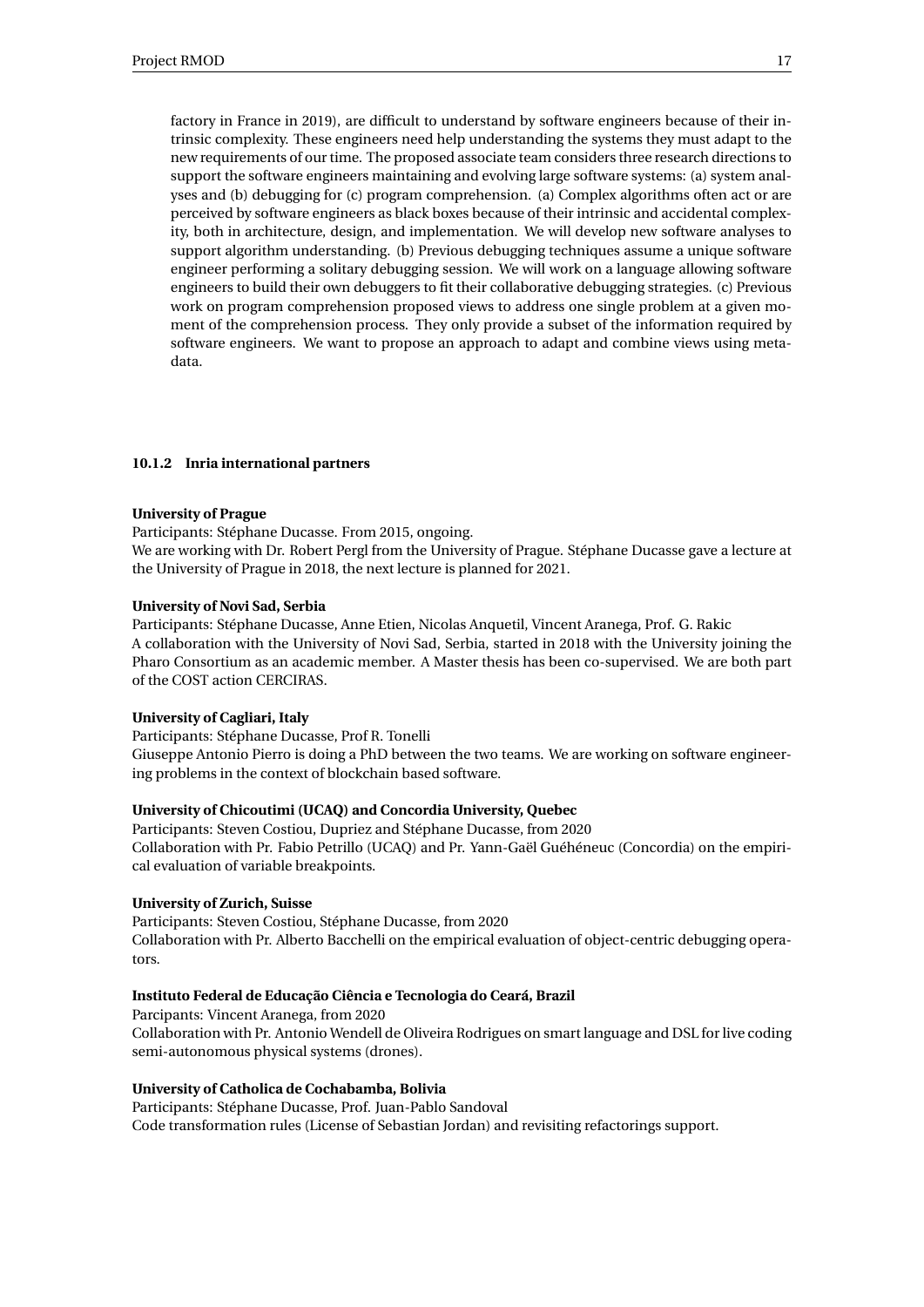# **10.2 International research visitors**

#### **10.2.1 Visits of international scientists**

- Professor Antonio Wendell de Oliveira Rodrigues (Invited Professor via Université de Lille, remotely due to the COVID)
- Gordana Rakic [University of Novi Sad, Serbia, from Nov 2019 until Feb 2020]
- Moussa Saker [University Badji Mokhtar-Annaba, Algeria, until Oct 2020, partly remote due to Covid]
- Giuseppe Antonio Pierro [University of Cagliari]

#### **10.2.2 Visits to international teams**

Due to Covid, no visits were possible in 2020.

#### **10.3 European initiatives**

#### **10.3.1 FP7 & H2020 Projects**

RMOD is part of the COST project CERCIRAS: Connecting Education and Research Communities for an Innovative Resource Aware Society.

<https://www.cost.eu/actions/CA19135>

#### **10.4 National initiatives**

#### **CAR IMT Douai**

Participants: Pablo Tesone, Guillermo Polito, Marcus Denker, Stéphane Ducasse with: Fabresse and N. Bouraqadi (IMT Douai) From 2009, ongoing.

We have signed a convention with the CAR team led by Noury Bouraqadi of IMT Douai. In this context we co-supervised three PhD students (Mariano Martinez-Peck, Nick Papoylias and Guillermo Polito). The team is also an important contributor and supporting organization of the Pharo project.

# **10.5 Regional initiatives**

#### **CPER DATA 2: Smart Data**

Participants: Marcus Denker, Stéphane Ducasse, Ronnie Salgado

Funding to work on exploring advanced data models integrating provisions for traceability, revocation and ownership.

#### **CPER DATA 1: PharoIoT**

Participants: Marcus Denker, Stéphane Ducasse, Allex Oliveira with: L. Fabresse and N. Bouraqadi (IMT Douai)

From 2018 to 2020.

Funding to work on the PharoIoT platform in collaboration with IMT Douai. Allex Oliveira has started to explore to create a startup with this technology.

# **11 Dissemination**

# **11.1 Promoting scientific activities**

#### **11.1.1 Scientific events: organisation**

M. Denker and S. Ducasse are organisers of the ESUG international conference and summer school. It was cancelled in 2020.

<http://www.esug.org>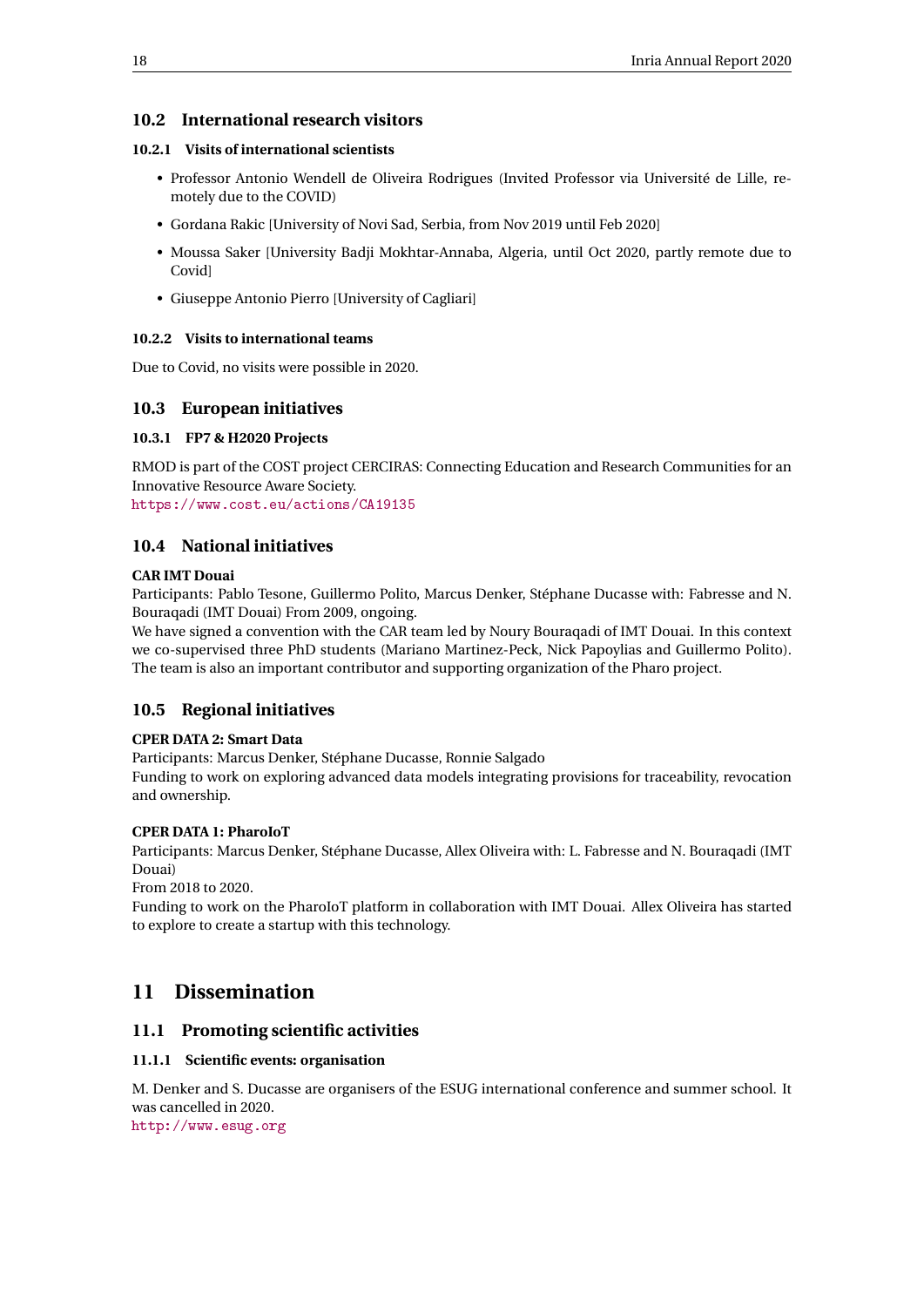#### **Member of the organizing committees**

• Stéphane Ducasse was part of the Organizing Committee of IWBOSE 2020, the 3rd International Workshop on Emerging Trends in Software Engineering for Blockchain <http://www.agile-group.org/iwbose2020/>

#### **Chair of conference program committees**

- Vincent Aranega was chair of IWST 2020
- Stéphane Ducasse was PC chair of ICSR 2020 (International Conference of Software Reuse)
- Nicolas Anquetil was PC chair for the Software Evolution Track at Quatic 2020

#### **Member of the conference program committees**

- Anne Etien was in the Program committee of: ICSR 2020, IWST 2020, Sattose 2020, ICSME 2020, ICSOFT 2020, ICSE 2021, ICPC 2020
- Nicolas Anquetil: PC member for SCAM 2020
- Vincent Aranega: PC member of IWST 2020, ICSOFT 2020, MODELSWARD 2020
- Steven Costiou: PC member IWST 2020, Défis GDR-GPL 2020

#### **Reviewer**

- Steven Costiou: Reviewer for ICPC 2020 and ICSR 2020
- Vincent Aranega: Reviewer for ICSME and SOSYM special Issue

#### **11.1.2 Leadership within the scientific community**

- GT GLIA working group of the CNRS GDR GPL: Anne Etien is co-leader of the GT GLIA working group of the Cnrs GDR-GPL (Software Engineering and artificial intelligence)
- GT Debugging working group of the CNRS GDR GPL: Steven Costiou is leader of the GT Debugging working group of the CNRS GDR GPL.

#### **11.1.3 Scientific expertise**

- Nicolas Anquetil: expert for the French government on CIR Research Tax Credit.
- Anne Etien: expert for the French government on CIR Research Tax Credit.
- Stéphane Ducasse: expert for the French government on CIR Research Tax Credit.
- Anne Etien: expert for the ANRT to evaluate CIFRE PhD proposal.

#### **11.1.4 Research administration**

- Anne Etien animates the thematic group of Software Engineering and is member of scientific council of CRIStAL lab.
- Anne Etien is elected member of the center committee of Inria Lille Nord Europe center.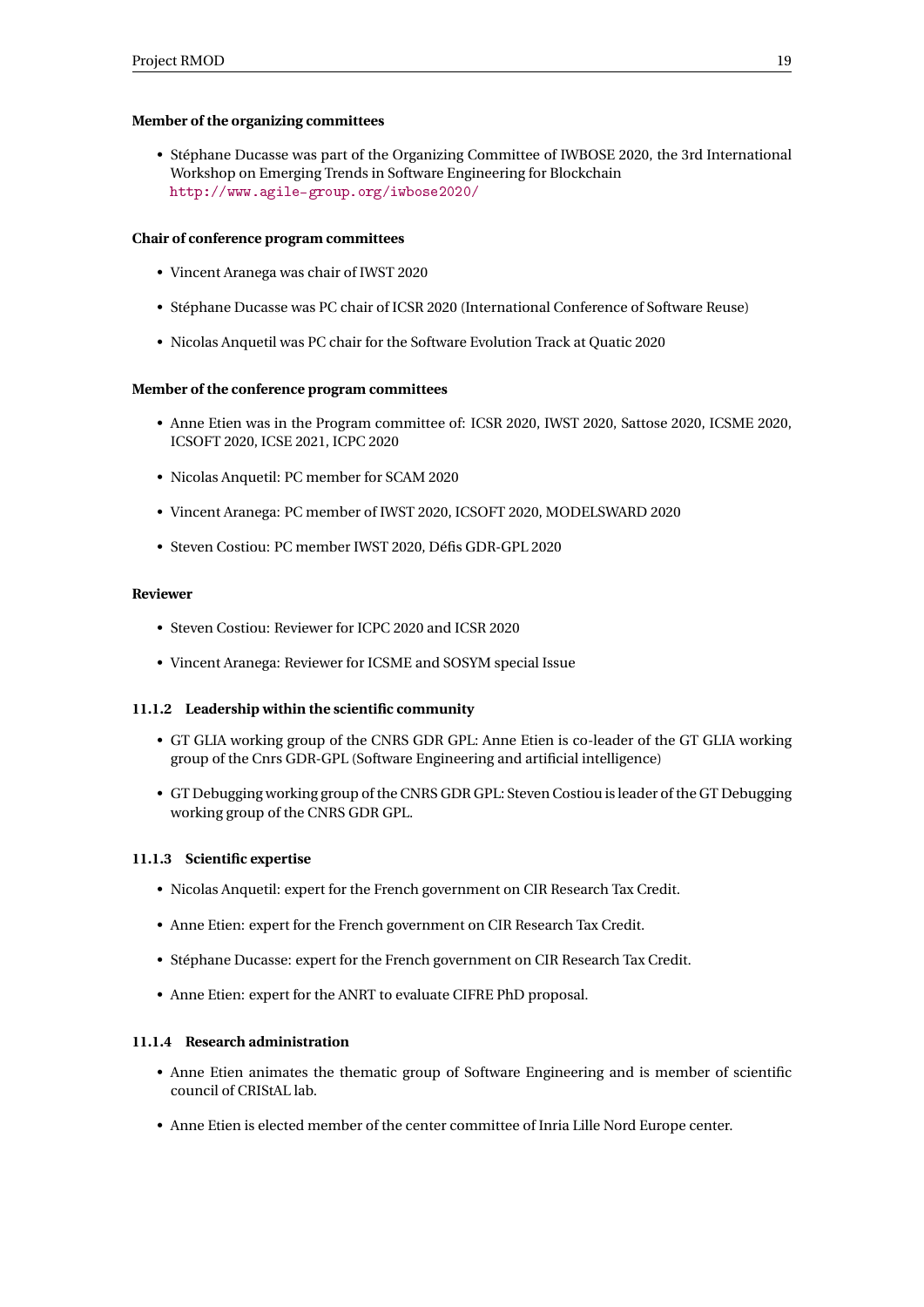#### **11.2 Teaching - supervision - juries**

#### **11.2.1 Teaching**

- Master: Marcus Denker, 2 hours, Advanced Reflection. MetaLinks, VUB Brussels, Belgium.
- Master: Steven Costiou, Programmation orientée objet, Centrale Lille, 5h CM 5hTD
- Master: Steven Costiou, Live IoT avec Pharo, Polytech Lille, 6h CM 14hTP
- Master: Steven Costiou, Conception et modélisation objet, Polytech Lille, 12h CM 12hTD
- Master: Steven Costiou, Fondamentaux du debugging, Université de Lille, 8h CM, 8hTD
- Licence: Anne Etien, Programmation par objet, 50h, L3, Polytech Lille
- Master: Anne Etien, Test et Maintenance logicielle, 24h, M1, Polytech Lille
- Licence: Anne Etien, Introduction à la programmation, 40h, L1, Université de Lille
- Licence: Anne Etien, Technique du Web, 18, L2, Université de Lille
- Licence: Anne Etien, Introduction aux Bases de données, 36h, L3, Université de Lille
- Licence: Anne Etien, Bases de données relationnelles, 32h, L3, Université de Lille
- Licence: Vincent Aranega, Programmation Python, 56h, L1, Université de Lille, France
- Master: Vincent Aranega, Paradigme de Programmation par la Pratique, 80h, M1, Université de Lille, France
- Licence: Vincent Aranega, Pratique du C, 42h, L2, Université de Lille, France
- Licence: Vincent Aranega, Meta programmation Objet Avancé, 10h, L3, Université de Lille, France
- Licence: Vincent Aranega, Programmation avancée, 32h, L3, Polytech-Lille, France
- License: Damien Pollet, Introduction à la programmation, 40h, L1, Université de Lille
- License: Damien Pollet, Conception Orientée Objet, 18h, L3, Université de Lille
- License: Damien Pollet, Programmation des Systèmes, 21h, L3, Université de Lille
- License: Damien Pollet, Option Meta, 23h, L3, Université de Lille
- Master: Damien Pollet, Programmation Java, 40h, L3, Institut Mines-Telecom
- Master: Damien Pollet, Programmation Java avancée, 22h, L3, Institut Mines-Telecom
- Master: Damien Pollet, Techniques des Systèmes d'Information Ouverts, 17h, M1, Institut Mines-Telecom
- Master: Damien Pollet, Techniques des Systèmes d'Information Ouverts, 17h, M1, Institut Mines-Telecom
- Master: Damien Pollet, Ingénierie du Logiciel, 14h, M1, Institut Mines-Telecom
- Licence: Nicolas Anquetil, Principes des Système d'Exploitation, 37h, L2, IUT-A, Université de Lille, France
- Licence: Nicolas Anquetil, Conception OO Avancée, 48h, L2, IUT- A, Université de Lille, France
- Licence: Nicolas Anquetil, Modélisation Mathématique, 13h, L2, IUT-A, Université de Lille, France
- Licence: Nicolas Anquetil, Production d'Application, 30h, L2, IUT-A, Université de Lille, France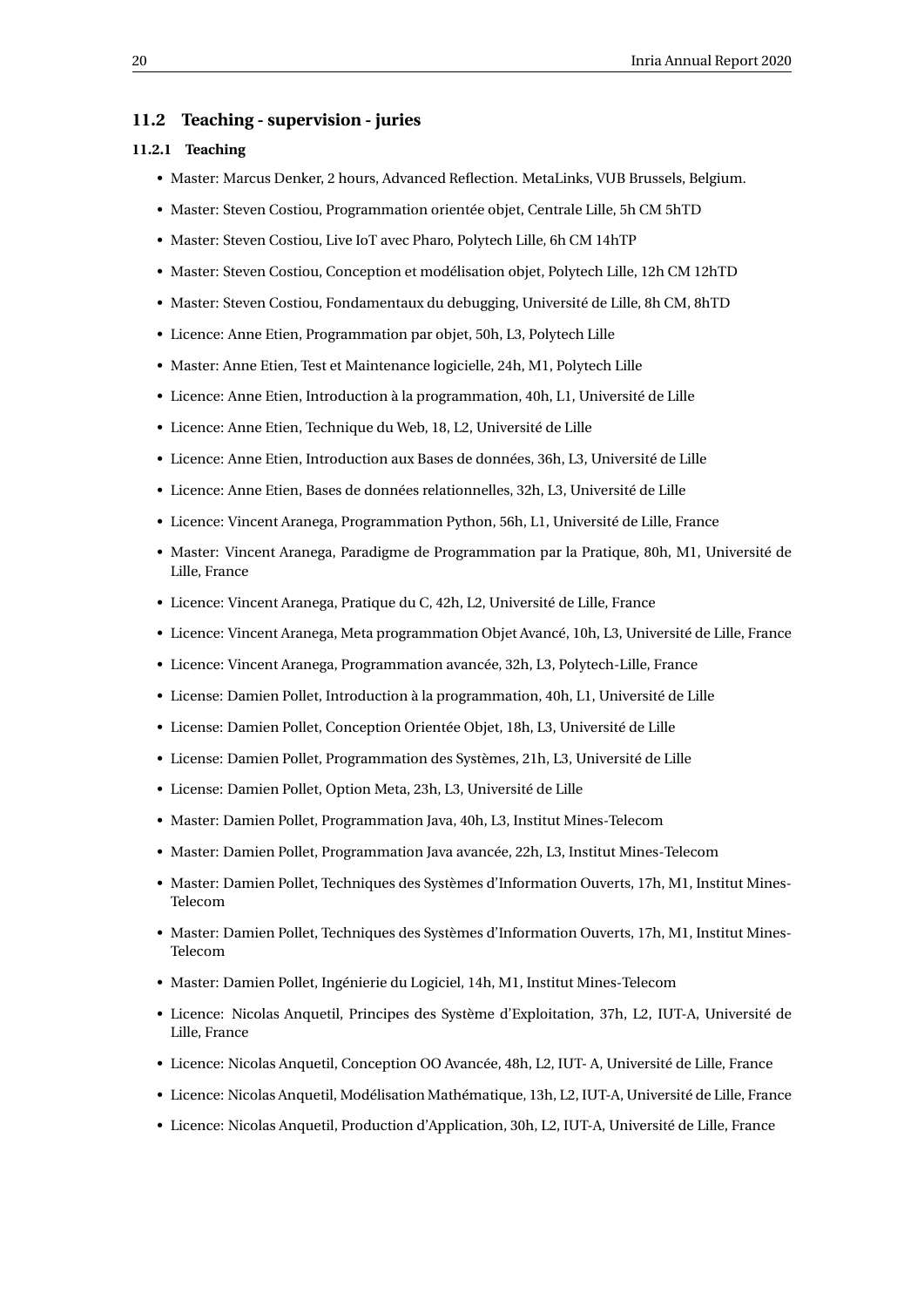- Licence: Nicolas Anquetil, Programation Mobile, 30h, L2, IUT-A, Université de Lille, France
- Licence: Nicolas Anquetil, Projets Agiles, 12h, L2, IUT-A, Université de Lille, France
- Licence: Nicolas Anquetil, Interfaces Hommes-Machines, 32h, L2, IUT-A, Université de Lille, France
- Master: Santiago Bragagnolo, Navigation autonome , 28h, CM, M1, ISEN
- Master: Santiago Bragagnolo, Initiation aux technologies Blockchain, 6h, CM, M2, Universite de lille (MFCA)
- License: Santiago Bragagnolo, Tp Programmation Orientée Objet , 20h, Tp, M1 (Gis4), Polytech de Lille
- Master: Santiago Bragagnolo, Projet Programmation Orientée Objet , 24h, Tp, M1 (Gis4), Polytech de Lille
- License: Santiago Bragagnolo, Projet Programmation Orientée Objet , 24h, TP, L3 (Gis3), Polytech de Lille
- License: Thomas Dupriez, TD Algorithmique et Programmation, 18h, Td, L1, Université de Lille
- License: Thomas Dupriez, TP Algorithmique et Programmation, 18h, Tp, L1, Université de Lille
- License: Thomas Dupriez, Stage Unix, 12h, Tp, L2, Université de Lille

#### **11.2.2 E-learning**

• Pharo Mooc, 7 weeks, Licences and Master students

#### **11.2.3 Supervision**

- PhD: Julien Delplanque, *Software Engineering Techniques Applied to Databases*, September 2020, Anne Etien, Nicolas Anquetil
- PhD in progress: Oleksandr Zaitsev, *Machine Learning-Based Tools to Support Software Evolution*, started Jul 2019, Stéphane Ducasse, Nicolas Anquetil
- PhD in progress: Benoît Verhaeghe, *Support à l'automatisation de la migration d'interface d'applications Web : le cas de GWT vers Angular*, started Jan 2019, Anne Etien, Nicolas Anquetil
- PhD in progress: Théo Rogliano, *On multiple language kernel*, started Oct 2019, Stéphane Ducasse, Luc Fabresse
- PhD in progress: Pierre Misse-Chanabier, *Modular, green, versatile Virtual Machines*, started Oct 2019, Stéphane Ducasse, Noury Bouraqadi
- PhD in progress: Thomas Dupriez, *New Generation Debugger and Application Monitoring*, started Oct 2018, Stéphane Ducasse, Steven Costiou, Guillermo Polito
- PhD in progress: Mahugnon Honoré Houekpetodji, *Multi-Facet Actionable for Information System Rejuvenation*, SPI Lille, France, Stéphane Ducasse, Nicolas Anquetil, Nicolas Dias, Jérome Sudich
- PhD in progress: Carolina Hernández, *Tools for MicroKernels* Guillermo Polito and Luc Fabresse
- PhD in progress: Santiago Bragagnolo *Migration de programmes légataires vers des architectures Web: le cas de de la migration de programmes Microsoft Access vers Angular / Microservices*, CIFRE Berger-Levrault, Stéphane Ducasse, Nicolas Anquetil.
- PhD in progress: Maximilian Ignacio Willembrinck Santander, *Scriptable Time-Traveling Debuggers*, since october 2020, Inria, Anne Etien, Steven Costiou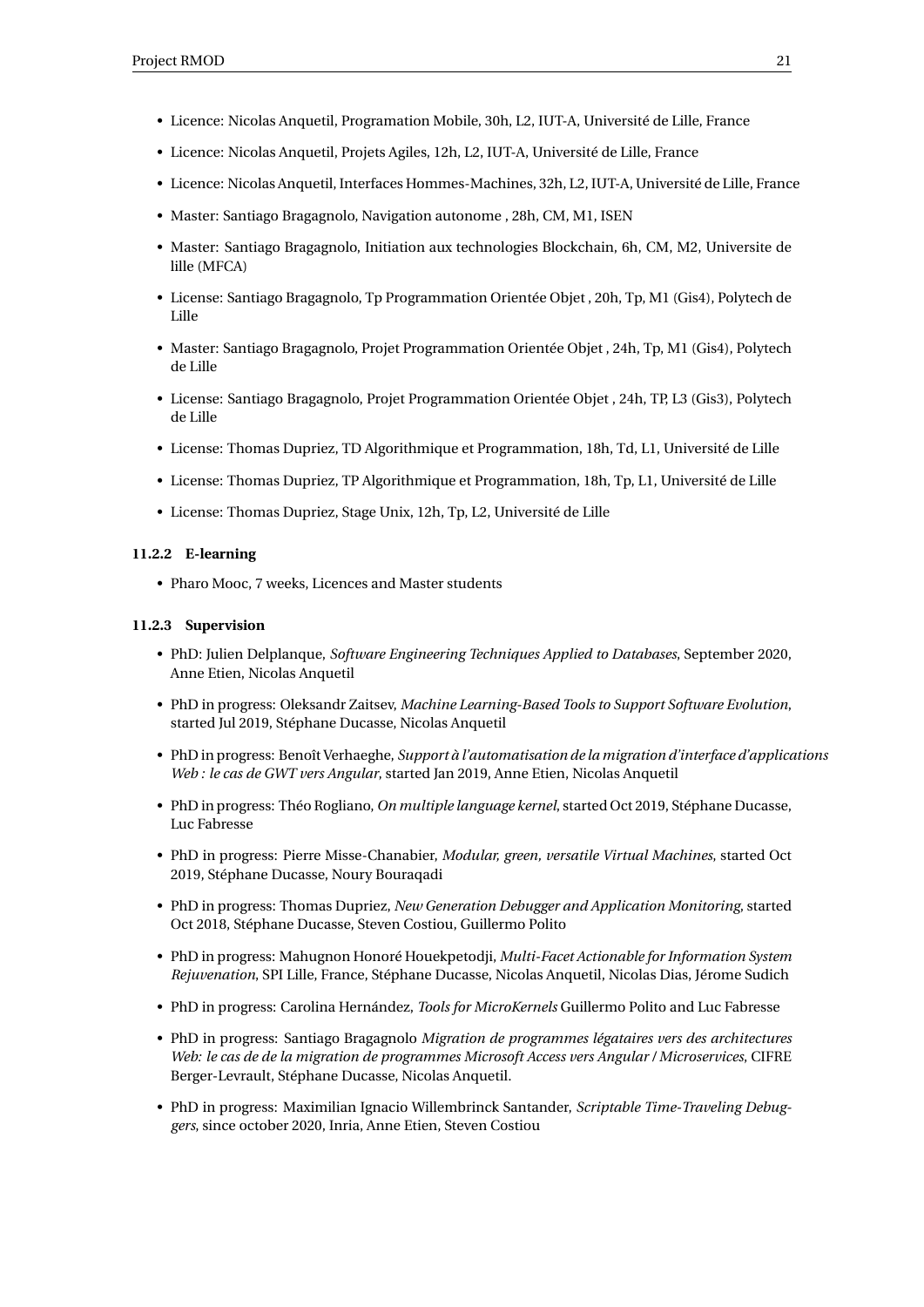#### **11.2.4 Juries**

• Anne Etien was the president of the PhD defense of José LOZANO APARICIO on 14th December 2020: *Échange de données de bases de données relationnelles vers RDF avec des schémas des constraintes sur cible*.

#### **11.3 Popularization**

#### **11.3.1 Internal or external Inria responsibilities**

- Inria Academy lectures (Stéphane Ducasse).
- Master class organised by Inria Chile "Advanced Design in Pharo" (Stéphane Ducasse).

#### **11.3.2 Articles and contents**

<http://books.pharo.org> contains two collections of books a technological one and a textbook one. Both collections are edited by S. Ducasse.

#### **11.3.3 Education**

A new version of the MOOC for Pharo was released (Stéphane Ducasse) for its fourth iteration. 70 new videos got produced. <http://mooc.pharo.org>

#### **11.3.4 Interventions**

- We have organized a FOSDEM 2020 participation for Pharo
	- **–** Talk: A minimal pure object-oriented reflective language, Stéphane Ducasse / Pablo Tesone - FOSDEM 2020, Brussels, Belgium - 2/2/2020 [https://archive.fosdem.org/2020/schedule/event/pharominimalreflectivelan](https://archive.fosdem.org/2020/schedule/event/pharominimalreflectivelang/) [g/](https://archive.fosdem.org/2020/schedule/event/pharominimalreflectivelang/)
	- **–** Talk: Bootstrapping minimal reflective language kernels, Carolina Hernandez FOSDEM 2020, Brussels, Belgium - 2/2/2020 [https://archive.fosdem.org/2020/schedule/event/pharominimalrefllangkerne](https://archive.fosdem.org/2020/schedule/event/pharominimalrefllangkernels/)
	- $\frac{1}{3}$ **–** Talk: Pocket infrastructures to bridge reproducible research, live coding, civic hacktivism and data feminism for/from the Global South - FOSDEM 2020, Brussels, Belgium - 01/02/2020 [https://archive.fosdem.org/2020/schedule/event/open\\_research\\_pocket\\_inf](https://archive.fosdem.org/2020/schedule/event/open_research_pocket_infrastructures/)
- Multiple public remote Pharo Sprints in Lille. <https://association.pharo.org>events
- Talk: Vincent Aranega presentation for Brazil.
- Talk: JIT Compiler Infrastructure Talk in "Workshop Sistemas de Información", Pablo Tesone Facultad Regional Delta - Universidad Tecnológica Nacional, Campana, Argentina. 15/07/2020 [https://sistemaseventos.frd.utn.edu.ar/?page\\_id=27](https://sistemaseventos.frd.utn.edu.ar/?page_id=27)

# **12 Scientific production**

[rastructures/](https://archive.fosdem.org/2020/schedule/event/open_research_pocket_infrastructures/)

## **12.1 Major publications**

[1] S. Costiou, V. Aranega and M. Denker. 'Sub-method, partial behavioral reflection with Reflectivity: Looking back on 10 years of use'. In: *The Art, Science, and Engineering of Programming* 4.3 (Feb. 2020). DOI: [10.22152/programming-journal.org/2020/4/5](https://doi.org/10.22152/programming-journal.org/2020/4/5). URL: [https://hal.inria.fr](https://hal.inria.fr/hal-02480136) [/hal-02480136](https://hal.inria.fr/hal-02480136).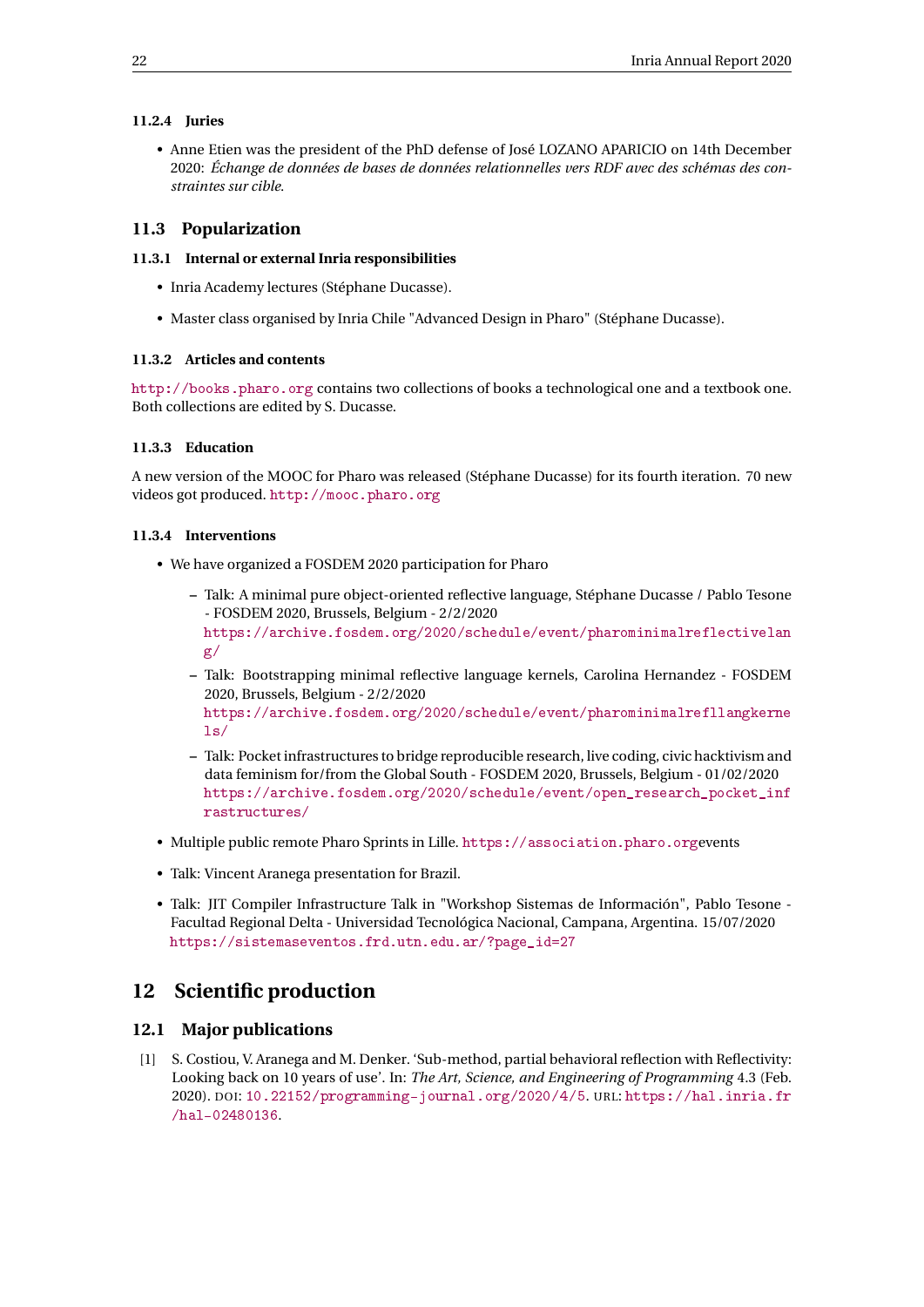- [2] J. Delplanque, A. Etien, N. Anquetil and S. Ducasse. 'Recommendations for Evolving Relational Databases'. In: *CAiSE 2020 - 32nd International Conference on Advanced Information Systems Engineering*. Grenoble, France, June 2020. URL: <https://hal.inria.fr/hal-02511466>.
- [3] P. Tesone, S. Ducasse, G. Polito, L. Fabresse and N. Bouraqadi. 'A new modular implementation for Stateful Traits'. In: *Science of Computer Programming* 195 (Apr. 2020). DOI: [10.1016/j.scico](https://doi.org/10.1016/j.scico.2020.102470) [.2020.102470](https://doi.org/10.1016/j.scico.2020.102470). URL: <https://hal.inria.fr/hal-02541842>.
- [4] P. Tesone, G. Polito, L. Fabresse, N. Bouraqadi and S. Ducasse. 'Preserving Instance State during Refactorings in Live Environments'. In: *Future Generation Computer Systems* (2020). DOI: [10.101](https://doi.org/10.1016/j.future.2020.04.010) [6/j.future.2020.04.010](https://doi.org/10.1016/j.future.2020.04.010). URL: <https://hal.archives-ouvertes.fr/hal-02541754>.

#### **12.2 Publications of the year**

#### **International journals**

- [5] S. Costiou, V. Aranega and M. Denker. 'Sub-method, partial behavioral reflection with Reflectivity: Looking back on 10 years of use'. In: *The Art, Science, and Engineering of Programming* 4.3 (14th Feb. 2020). DOI: [10.22152/programming-journal.org/2020/4/5](https://doi.org/10.22152/programming-journal.org/2020/4/5). URL: [https://hal.i](https://hal.inria.fr/hal-02480136) [nria.fr/hal-02480136](https://hal.inria.fr/hal-02480136).
- [6] S. Costiou, M. Kerboeuf, C. Toullec, A. Plantec and S. Ducasse. 'Object Miners: Acquire, Capture and Replay Objects to Track Elusive Bugs.' In: *The Journal of Object Technology* 19.1 (2020), 1:1. DOI: [10.5381/jot.2020.19.1.a1](https://doi.org/10.5381/jot.2020.19.1.a1). URL: [https://hal.archives-ouvertes.fr/hal-029297](https://hal.archives-ouvertes.fr/hal-02929746) [46](https://hal.archives-ouvertes.fr/hal-02929746).
- [7] G. A. Pierro, R. Tonelli and M. Marchesi. 'An Organized Repository of Ethereum Smart Contracts' Source Codes and Metrics'. In: *Future internet* 12.11 (Nov. 2020), p. 197. DOI: [10.3390/fi121101](https://doi.org/10.3390/fi12110197) [97](https://doi.org/10.3390/fi12110197). URL: <https://hal.inria.fr/hal-03099061>.
- [8] P. Tesone, S. Ducasse, G. Polito, L. Fabresse and N. Bouraqadi. 'A new modular implementation for Stateful Traits'. In: *Science of Computer Programming* 195 (15th Apr. 2020). DOI: [10.1016/j.s](https://doi.org/10.1016/j.scico.2020.102470) [cico.2020.102470](https://doi.org/10.1016/j.scico.2020.102470). URL: <https://hal.inria.fr/hal-02541842>.
- [9] P. Tesone, G. Polito, L. Fabresse, N. Bouraqadi and S. Ducasse. 'Preserving Instance State during Refactorings in Live Environments'. In: *Future Generation Computer Systems* (2020). DOI: [10.101](https://doi.org/10.1016/j.future.2020.04.010) [6/j.future.2020.04.010](https://doi.org/10.1016/j.future.2020.04.010). URL: <https://hal.archives-ouvertes.fr/hal-02541754>.

#### **International peer-reviewed conferences**

- [10] N. Anquetil, A. Etien, M. H. Houekpetodji, B. Verhaeghe, S. Ducasse, C. Toullec, F. Djareddir, J. Sudich and M. Derras. 'Modular Moose: A new generation software reverse engineering environment'. In: International Conference on Software Reuse. Tunis, Tunisia, 6th Oct. 2020. URL: [https](https://hal.inria.fr/hal-02972159) [://hal.inria.fr/hal-02972159](https://hal.inria.fr/hal-02972159).
- [11] S. Bragagnolo, N. Anquetil, S. Ducasse, A. Seriai and M. Derras. 'Analysing Microsoft Access Projects: Building a model in a Partially Observable Domain'. In: ICSR 2020. Hammamet, Tunisia, 2nd Dec. 2020. URL: <https://hal.inria.fr/hal-02966146>.
- [12] S. Bragagnolo, B. Verhaeghe, A. Seriai, M. Derras and A. Etien. 'Challenges for Layout Validation: Lessons Learned'. In: QUATIC 2020 - 13th International Conference on the Quality of Information and Communications Technology. Faro, Portugal, 8th Sept. 2020. URL: [https://hal.inria.fr](https://hal.inria.fr/hal-02914750) [/hal-02914750](https://hal.inria.fr/hal-02914750).
- [13] J. Delplanque, A. Etien, N. Anquetil and S. Ducasse. 'Recommendations for Evolving Relational Databases'. In: CAiSE 2020 - 32nd International Conference on Advanced Information Systems Engineering. Grenoble, France, 8th June 2020. URL: <https://hal.inria.fr/hal-02511466>.
- [14] S. Ducasse, L. Dargaud and G. Polito. 'Microdown: a clean and extensible markup language to support Pharo documentation'. In: International Workshop of Smalltalk Technologies. virtual, France, 4th Nov. 2020. URL: <https://hal.inria.fr/hal-03137098>.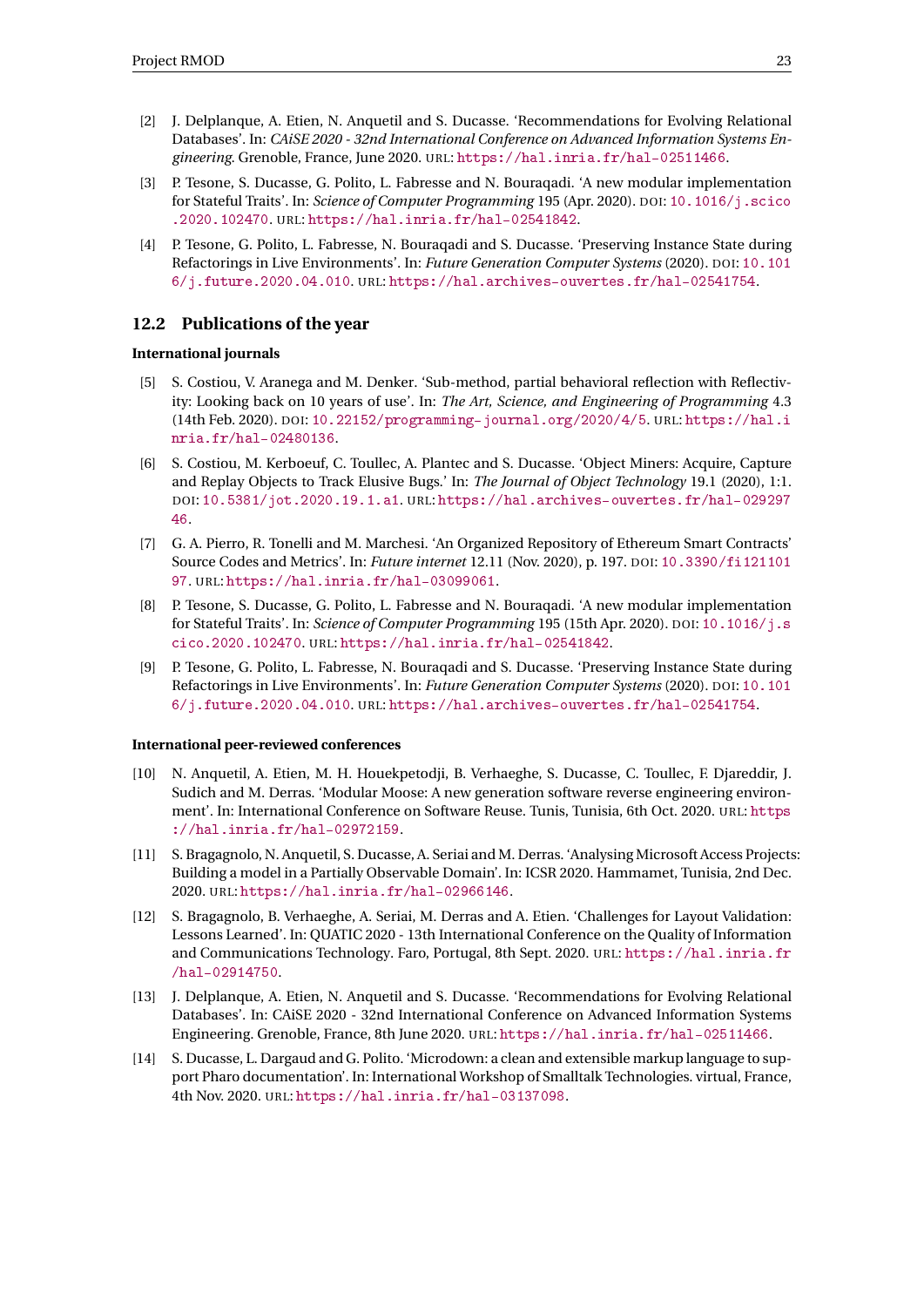- [15] H. Gabsi, R. Drira, H. Hajjami Ben Ghézala and S. Ducasse. 'From Business Process to Cloud Application'. In: IBIMA 2020 - International Business Information Management Association Conference. Seville, Spain, 1st Apr. 2020. URL: <https://hal.inria.fr/hal-02533375>.
- [16] P. Laborde, S. Costiou, É. Le Pors and A. Plantec. '15 years of reuse experience in evolutionary prototyping for the defense industry'. In: International Conference on Software and Systems Reuse. Hammamet, Tunisia, 2nd Dec. 2020. URL: <https://hal.inria.fr/hal-02966691>.
- [17] M. Marra, G. Polito and E. Gonzalez Boix. 'Framework-aware debugging with stack tailoring'. In: SPLASH '20: Conference on Systems, Programming, Languages, and Applications, Software for Humanity. Virtual USA, United States, 15th Nov. 2020, pp. 71–84. DOI: [10.1145/3426422.34269](https://doi.org/10.1145/3426422.3426982) [82](https://doi.org/10.1145/3426422.3426982). URL: <https://hal.inria.fr/hal-03043779>.
- [18] G. A. Pierro, A. Bergel, R. Tonelli and S. Ducasse. 'An Interdisciplinary Model for Graphical Representation'. In: CIFMA 2020 - 2nd International Workshop on Cognition: Interdisciplinary Foundations, Models and Applications. Amsterdam / Virtual, Netherlands, 1st Oct. 2020. URL: [https://h](https://hal.inria.fr/hal-02972186) [al.inria.fr/hal-02972186](https://hal.inria.fr/hal-02972186).
- [19] O. Zaitsev, S. Ducasse, A. Bergel and M. Eveillard. 'Suggesting Descriptive Method Names: An Exploratory Study of Two Machine Learning Approaches'. In: QUATIC 2020 - 13th International Conference on the Quality of Information and Communications Technology. Faro / Virtual, Portugal: <https://2020.quatic.org/>, 8th Sept. 2020. URL: <https://hal.inria.fr/hal-02962334>.

#### **Scientific books**

[20] O. Auverlot, S. Ducasse and L. Fabresse. *TinyBlog: Develop your First Web App with Pharo*. 1st Apr. 2020. URL: <https://hal.archives-ouvertes.fr/hal-02297688>.

#### **Reports & preprints**

- [21] S. Costiou, T. Dupriez and S. Ducasse. *New Generation Debuggers: Défis du GDRGPL 2020*. Inria Lille - Nord Europe; GDR GPL, 11th Nov. 2020. URL: <https://hal.inria.fr/hal-02999965>.
- [22] S. Costiou, T. Dupriez and D. Pollet. *Handling Error-Handling Errors: dealing with debugger bugs in Pharo: Preprint from IWST20: International Workshop on Smalltalk Technologies*. 18th Nov. 2020. URL: <https://hal.inria.fr/hal-02992644>.
- [23] J. Delplanque, A. Etien, N. Anquetil and S. Ducasse. *Recommendations for Evolving Relational Databases: Technical Report*. Univ. Lille, CNRS, Centrale Lille, Inria UMR 9189 - CRIStAL,INRIA Lille Nord Europe, Villeneuve d'Ascq, France, 11th Mar. 2020. URL: [https://hal.inria.fr/hal](https://hal.inria.fr/hal-02504949) [-02504949](https://hal.inria.fr/hal-02504949).
- [24] M. Denker, N. Anquetil, V. Aranega, S. Costiou, S. Ducasse, A. Etien and D. Pollet. *Project-Team RMoD 2019 Activity Report*. INRIA, 1st Mar. 2020. URL: <https://hal.inria.fr/hal-03120443>.
- [25] T. Dupriez, S. Costiou and S. Ducasse. *First Infrastructure and Experimentation in Echo-debugging: Preprint from IWST20: International Workshop on Smalltalk Technologies*. 18th Nov. 2020. URL: [h](https://hal.inria.fr/hal-02992863) [ttps://hal.inria.fr/hal-02992863](https://hal.inria.fr/hal-02992863).
- [26] P. Laborde, S. Costiou, A. Plantec and E. Le Pors. *Molecule: live prototyping with component-oriented programming: Preprint from IWST20: International Workshop on Smalltalk Technologies*. Novi Sad, Serbia, 18th Nov. 2020. URL: <https://hal.inria.fr/hal-02966704>.
- [27] R. Salgado, M. Denker, S. Ducasse, A. Etien and V. Aranega. *Towards a Smart Data Processing and Storage Model: Preprint from IWST20: International Workshop on Smalltalk Technologies*. Novi Sad, Serbia, 18th Nov. 2020. URL: <https://hal.archives-ouvertes.fr/hal-03101646>.
- [28] O. Zaitsev, S. Ducasse and N. Anquetil. *Characterizing Pharo Code: A Technical Report*. Inria Lille Nord Europe - Laboratoire CRIStAL - Université de Lille; Arolla, 14th Jan. 2020. URL: [https://ha](https://hal.inria.fr/hal-02440055) [l.inria.fr/hal-02440055](https://hal.inria.fr/hal-02440055).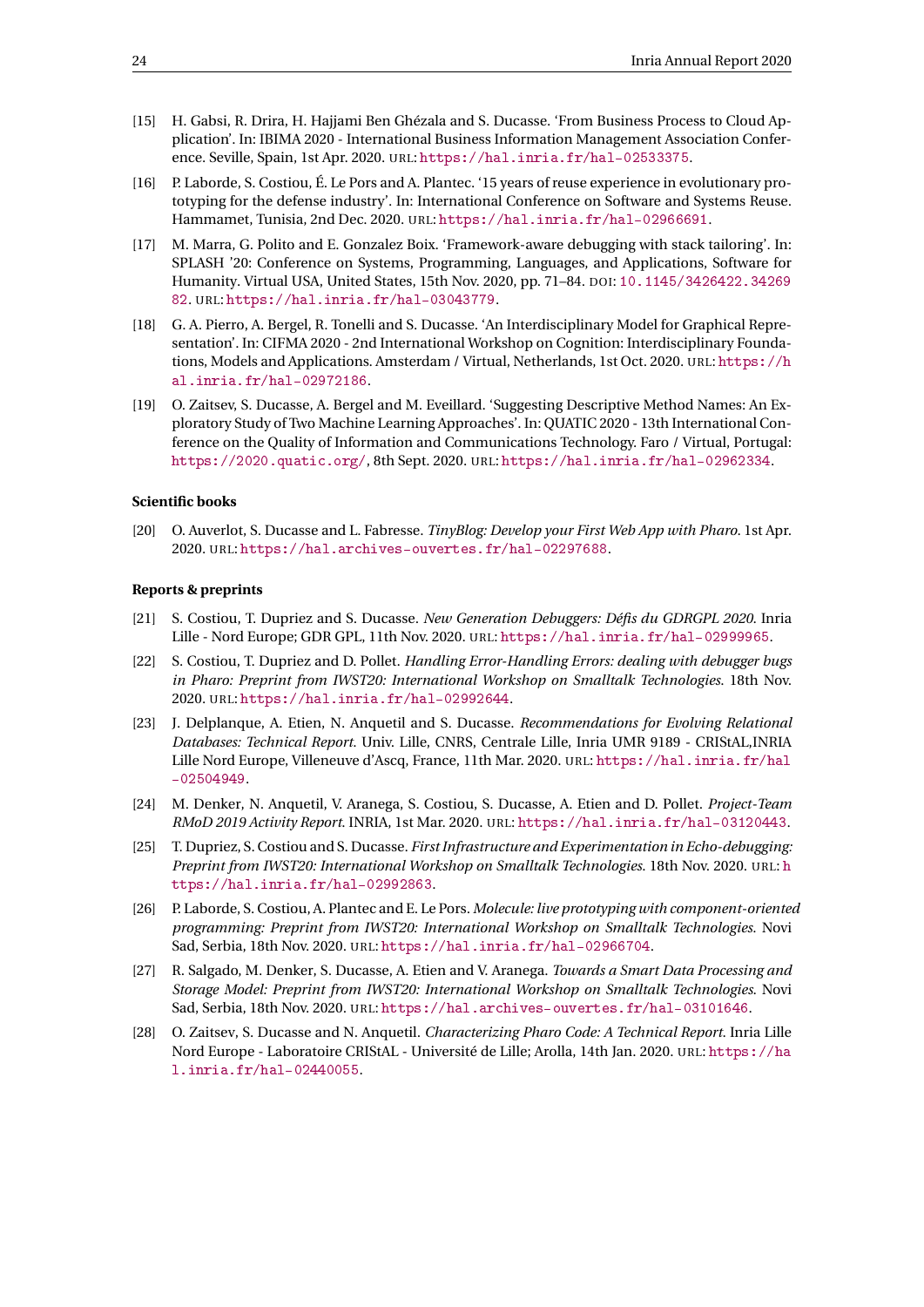#### **Other scientific publications**

[29] N. Margulies. 'Méta-interprétation pour la génération de compilateur Just-In-Time'. University Lille 1, 1st Sept. 2020. URL: <https://hal.inria.fr/hal-03012007>.

#### **12.3 Cited publications**

- [30] N. Anquetil. 'A Comparison of Graphs of Concept for Reverse Engineering'. In: *Proceedings of the 8th International Workshop on Program Comprehension*. IWPC'00. Washington, DC, USA: IEEE Computer Society, 2000, pp. 231–240. URL: [http://rmod.lille.inria.fr/archives/papers](http://rmod.lille.inria.fr/archives/papers/Anqu00b-ICSM-GraphsConcepts.pdf) [/Anqu00b-ICSM-GraphsConcepts.pdf](http://rmod.lille.inria.fr/archives/papers/Anqu00b-ICSM-GraphsConcepts.pdf).
- [31] A. Bergel, S. Ducasse and O. Nierstrasz. 'Classbox/J: Controlling the Scope of Change in Java'. In: *Proceedings of 20th International Conference on Object-Oriented Programming, Systems, Languages, and Applications (OOPSLA'05)*. New York, NY, USA: ACM Press, 2005, pp. 177–189. DOI: [10.1145/1094811.1094826](https://doi.org/10.1145/1094811.1094826). URL: [http://scg.unibe.ch/archive/papers/Berg05bclassb](http://scg.unibe.ch/archive/papers/Berg05bclassboxjOOPSLA.pdf) [oxjOOPSLA.pdf](http://scg.unibe.ch/archive/papers/Berg05bclassboxjOOPSLA.pdf).
- [32] A. Bergel, S. Ducasse, O. Nierstrasz and R. Wuyts. 'Stateful Traits'. In: *Advances in Smalltalk — Proceedings of 14th International Smalltalk Conference (ISC 2006)*. Vol. 4406. LNCS. Springer, Aug. 2007, pp. 66–90. DOI: [10.1007/978-3-540-71836-9\\\_3](https://doi.org/10.1007/978-3-540-71836-9\_3). URL: [http://dx.doi.org/10.1007](http://dx.doi.org/10.1007/978-3-540-71836-9%5C_3) [/978-3-540-71836-9%5C\\_3](http://dx.doi.org/10.1007/978-3-540-71836-9%5C_3).
- [33] A. Bergel, S. Ducasse, O. Nierstrasz and R. Wuyts. 'Stateful Traits and their Formalization'. In: *Journal of Computer Languages, Systems and Structures* 34.2-3 (2008), pp. 83–108. DOI: [10.1016/j.c](https://doi.org/10.1016/j.cl.2007.05.003) [l.2007.05.003](https://doi.org/10.1016/j.cl.2007.05.003). URL: <http://dx.doi.org/10.1016/j.cl.2007.05.003>.
- [34] A. P. Black, N. Schärli and S. Ducasse. 'Applying Traits to the Smalltalk Collection Hierarchy'. In: *Proceedings of 17th International Conference on Object-Oriented Programming Systems, Languages and Applications (OOPSLA'03)*. Vol. 38. Oct. 2003, pp. 47–64. DOI: [10.1145/949305.9493](https://doi.org/10.1145/949305.949311) [11](https://doi.org/10.1145/949305.949311). URL: <http://scg.unibe.ch/archive/papers/Blac03aTraitsHierarchy.pdf>.
- [35] G. Bracha and D. Ungar. 'Mirrors: design principles for meta-level facilities of object-oriented programming languages'. In: *Proceedings of the International Conference on Object-Oriented Programming, Systems, Languages, and Applications (OOPSLA'04), ACM SIGPLAN Notices*. New York, NY, USA: ACM Press, 2004, pp. 331–344. URL: <http://bracha.org/mirrors.pdf>.
- [36] D. Caromel and J. Vayssière. 'A security framework for reflective Java applications'. In: *Software: Practice and Experience* 33.9 (2003), pp. 821–846. DOI: [10.1002/spe.528](https://doi.org/10.1002/spe.528). URL: [http://dx.doi](http://dx.doi.org/10.1002/spe.528) [.org/10.1002/spe.528](http://dx.doi.org/10.1002/spe.528).
- [37] D. Caromel and J. Vayssière. 'Reflections on MOPs, Components, and Java Security'. In: *ECOOP '01: Proceedings of the 15th European Conference on Object-Oriented Programming*. Springer-Verlag, 2001, pp. 256–274.
- [38] P. Cointe. 'Metaclasses are First Class: the ObjVlisp Model'. In: *Proceedings OOPSLA '87, ACM SIG-PLAN Notices*. Vol. 22. Dec. 1987, pp. 156–167.
- [39] S. Denier. 'Traits Programming with AspectJ'. In: *Actes de la Première Journée Francophone sur le Développement du Logiciel par Aspects (JFDLPA'04)*. Ed. by P. Cointe. Paris, France, Sept. 2004, pp. 62–78.
- [40] S. Ducasse and T. Gîrba. 'Using Smalltalk as a Reflective Executable Meta-Language'. In: *International Conference on Model Driven Engineering Languages and Systems (Models/UML 2006)*. Vol. 4199. LNCS. Berlin, Germany: Springer-Verlag, 2006, pp. 604–618. DOI: [10.1007/1188024](https://doi.org/10.1007/11880240\_42) [0\\\_42](https://doi.org/10.1007/11880240\_42). URL: <http://scg.unibe.ch/archive/papers/Duca06dMOOSEMODELS2006.pdf>.
- [41] S. Ducasse, T. Gîrba, M. Lanza and S. Demeyer. 'Moose: a Collaborative and Extensible Reengineering Environment'. In: *Tools for Software Maintenance and Reengineering*. RCOST / Software Technology Series. Milano: Franco Angeli, 2005, pp. 55–71. URL: [http://scg.unibe.ch/archiv](http://scg.unibe.ch/archive/papers/Duca05aMooseBookChapter.pdf) [e/papers/Duca05aMooseBookChapter.pdf](http://scg.unibe.ch/archive/papers/Duca05aMooseBookChapter.pdf).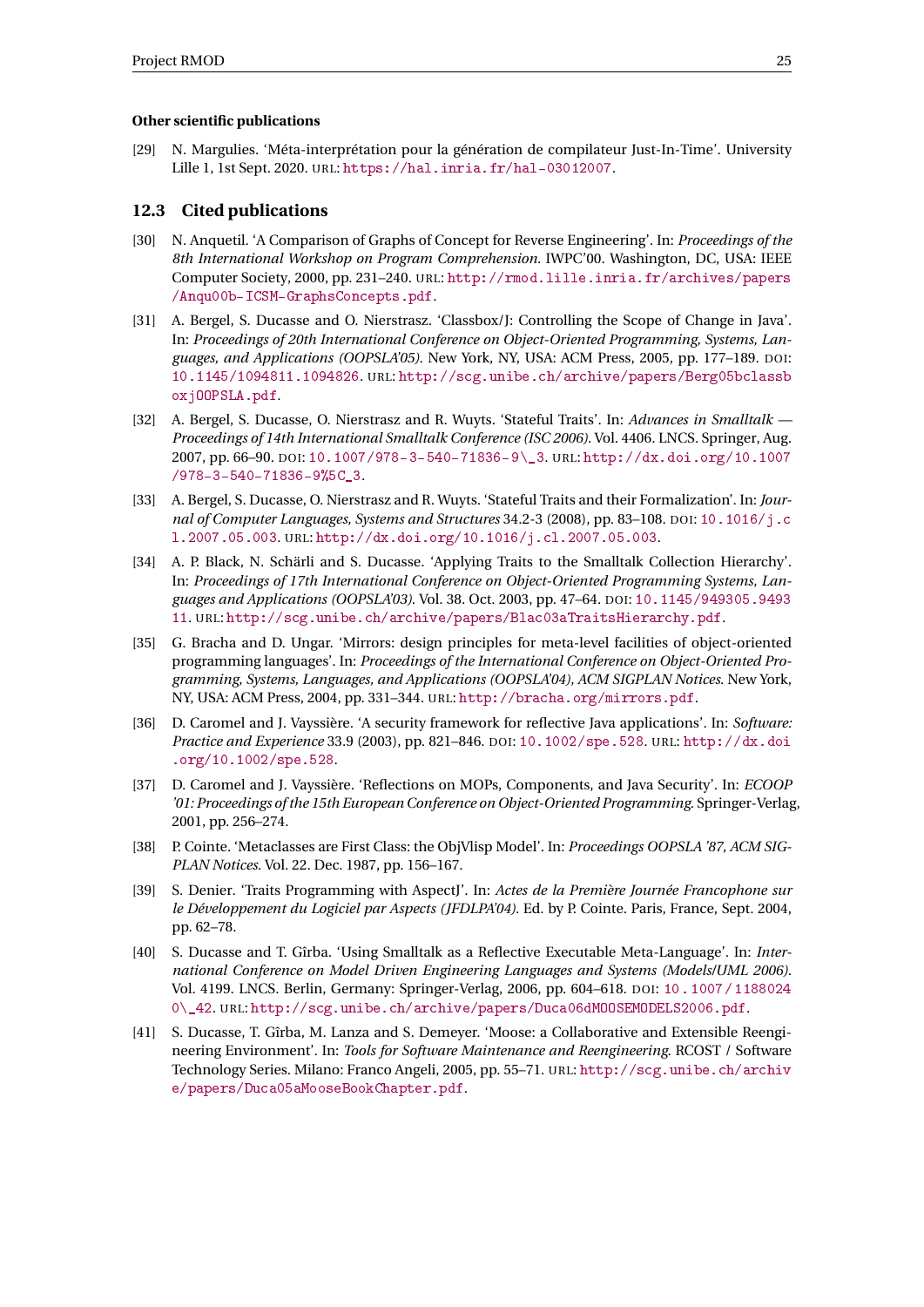- [42] S. Ducasse, O. Nierstrasz, N. Schärli, R. Wuyts and A. P. Black. 'Traits: A Mechanism for fine-grained Reuse'. In: *ACM Transactions on Programming Languages and Systems (TOPLAS)* 28.2 (Mar. 2006), pp. 331–388. DOI: [10.1145/1119479.1119483](https://doi.org/10.1145/1119479.1119483). URL: [http://scg.unibe.ch/archive/papers](http://scg.unibe.ch/archive/papers/Duca06bTOPLASTraits.pdf) [/Duca06bTOPLASTraits.pdf](http://scg.unibe.ch/archive/papers/Duca06bTOPLASTraits.pdf).
- [43] S. Ducasse, R. Wuyts, A. Bergel and O. Nierstrasz. 'User-Changeable Visibility: Resolving Unanticipated Name Clashes in Traits'. In: *Proceedings of 22nd International Conference on Object-Oriented Programming, Systems, Languages, and Applications (OOPSLA'07)*. Montreal, Quebec, Canada: ACM Press, Oct. 2007, pp. 171–190. DOI: [10.1145/1297027.1297040](https://doi.org/10.1145/1297027.1297040). URL: [http://scg](http://scg.unibe.ch/archive/papers/Duca07b-FreezableTrait.pdf) [.unibe.ch/archive/papers/Duca07b-FreezableTrait.pdf](http://scg.unibe.ch/archive/papers/Duca07b-FreezableTrait.pdf).
- [44] A. Dunsmore, M. Roper and M. Wood. 'Object-Oriented Inspection in the Face of Delocalisation'. In: *Proceedings of ICSE '00 (22nd International Conference on Software Engineering)*. Limerick, Ireland: ACM Press, 2000, pp. 467–476.
- [45] K. Fisher and J. Reppy. *Statically typed traits*. Technical Report TR-2003-13. University of Chicago, Department of Computer Science, Dec. 2003.
- [46] P. W. L. Fong and C. Zhang. *Capabilities as alias control: Secure cooperation in dynamically extensible systems*. Tech. rep. Department of Computer Science, University of Regina, 2004.
- [47] M. Furr, J.-h. An and J. S. Foster. 'Profile-guided static typing for dynamic scripting languages'. In: *OOPSLA'09*. 2009.
- [48] A. Goldberg. *Smalltalk 80: the Interactive Programming Environment*. Reading, Mass.: Addison Wesley, 1984.
- [49] L. Gong. 'New security architectural directions for Java'. In: *compcon* 0 (1997), p. 97. DOI: [10.110](https://doi.org/10.1109/CMPCON.1997.584679) [9/CMPCON.1997.584679](https://doi.org/10.1109/CMPCON.1997.584679). URL: <http://dx.doi.org/10.1109/CMPCON.1997.584679>.
- [50] M. Hicks and S. Nettles. 'Dynamic software updating'. In: *ACM Transactions on Programming Languages and Systems* 27.6 (Nov. 2005), pp. 1049–1096. DOI: [10.1145/1108970.1108971](https://doi.org/10.1145/1108970.1108971). URL: [htt](http://dx.doi.org/10.1145/1108970.1108971) [p://dx.doi.org/10.1145/1108970.1108971](http://dx.doi.org/10.1145/1108970.1108971).
- [51] G. Kiczales, J. des Rivières and D. G. Bobrow. *The Art of the Metaobject Protocol*. MIT Press, 1991.
- [52] G. Kiczales and L. Rodriguez. 'Efficient Method Dispatch in PCL'. In: *Proceedings of ACM conference on Lisp and Functional Programming*. Nice, 1990, pp. 99–105.
- [53] R. Koschke. 'Atomic Architectural Component Recovery for Program Understanding and Evolution'. PhD thesis. Universität Stuttgart, 2000. URL: [http://www2.informatik.uni-stuttgart](http://www2.informatik.uni-stuttgart.de/cgi-bin/NCSTRL/NCSTRL_view.pl?id=DIS-2000-05&mod=0&engl=0&inst=PS) [.de/cgi-bin/NCSTRL/NCSTRL\\_view.pl?id=DIS-2000-05&mod=0&engl=0&inst=PS](http://www2.informatik.uni-stuttgart.de/cgi-bin/NCSTRL/NCSTRL_view.pl?id=DIS-2000-05&mod=0&engl=0&inst=PS).
- [54] S. Liang and G. Bracha. 'Dynamic Class Loading in the Java Virtual Machine'. In: *Proceedings of OOPSLA '98, ACM SIGPLAN Notices*. 1998, pp. 36–44.
- [55] L. Liquori and A. Spiwack. 'FeatherTrait: A Modest Extension of Featherweight Java'. In: *ACM Transactions on Programming Languages and Systems (TOPLAS)* 30.2 (2008), pp. 1–32. DOI: [10](https://doi.org/10.1145/1330017.1330022) [. 1145 / 1330017 . 1330022](https://doi.org/10.1145/1330017.1330022). URL: [http : / / www - sop . inria . fr / members / Luigi . Liquori](http://www-sop.inria.fr/members/Luigi.Liquori/PAPERS/toplas-07.pdf) [/PAPERS/toplas-07.pdf](http://www-sop.inria.fr/members/Luigi.Liquori/PAPERS/toplas-07.pdf).
- [56] B. Livshits and T. Zimmermann. 'DynaMine: finding common error patterns by mining software revision histories'. In: *SIGSOFT Software Engineering Notes* 30.5 (Sept. 2005), pp. 296–305.
- [57] R. C. Martin. *Agile Software Development. Principles, Patterns, and Practices*. Prentice-Hall, 2002.
- [58] M. S. Miller. 'Robust Composition: Towards a Unified Approach to Access Control and Concurrency Control'. PhD thesis. Baltimore, Maryland, USA: Johns Hopkins University, May 2006.
- [59] M. S. Miller, C. Morningstar and B. Frantz. 'Capability-based Financial Instruments'. In: *FC '00: Proceedings of the 4th International Conference on Financial Cryptography*. Vol. 1962. Springer-Verlag, 2001, pp. 349–378.
- [60] O. Nierstrasz, S. Ducasse and N. Schärli. 'Flattening Traits'. In: *Journal of Object Technology* 5.4 (May 2006), pp. 129–148. URL: [http://www.jot.fm/issues/issue\\_2006\\_05/article4](http://www.jot.fm/issues/issue_2006_05/article4).
- [61] P. J. Quitslund. *Java Traits Improving Opportunities for Reuse*. Technical Report CSE-04-005. Beaverton, Oregon, USA: OGI School of Science & Engineering, Sept. 2004.